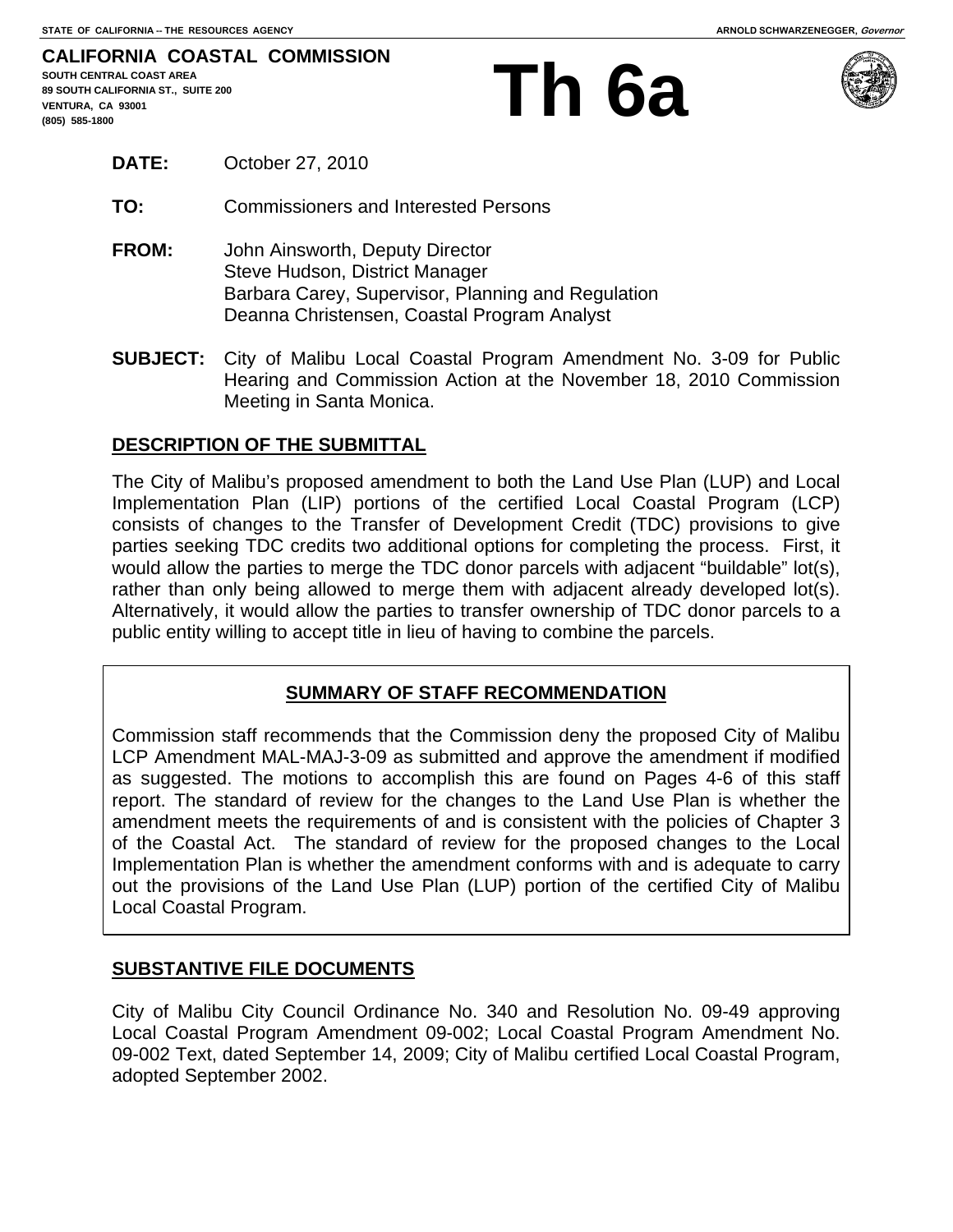# **TABLE OF CONTENTS**

| L.        |                                                                                                                              |  |
|-----------|------------------------------------------------------------------------------------------------------------------------------|--|
|           |                                                                                                                              |  |
|           |                                                                                                                              |  |
|           | II. STAFF MOTIONS, RESOLUTIONS, & RECOMMENDATIONS  4                                                                         |  |
| <b>B.</b> | A. DENIAL OF THE LAND USE PLAN AMENDMENT AS SUBMITTED  4<br><b>CERTIFICATION OF THE LAND USE PLAN AMENDMENT WITH</b>         |  |
|           | C. DENIAL OF THE LOCAL IMPLEMENTATION PLAN AMENDMENT AS                                                                      |  |
|           | D. CERTIFICATION OF THE LOCAL IMPLEMENTATION PLAN AMENDMENT                                                                  |  |
|           | III. SUGGESTED MODIFICATIONS ON THE LAND USE PLAN AMENDMENT  7                                                               |  |
|           | IV. SUGGESTED MODIFICATIONS ON THE LOCAL IMPLEMENTATION PLAN                                                                 |  |
| $V_{-}$   | FINDINGS FOR DENIAL OF THE CITY OF MALIBU LCP AMENDMENT AS<br>SUBMITTED, AND FINDINGS FOR APPROVAL OF THE CITY OF MALIBU LCP |  |
| В.        |                                                                                                                              |  |
|           |                                                                                                                              |  |
|           |                                                                                                                              |  |
|           |                                                                                                                              |  |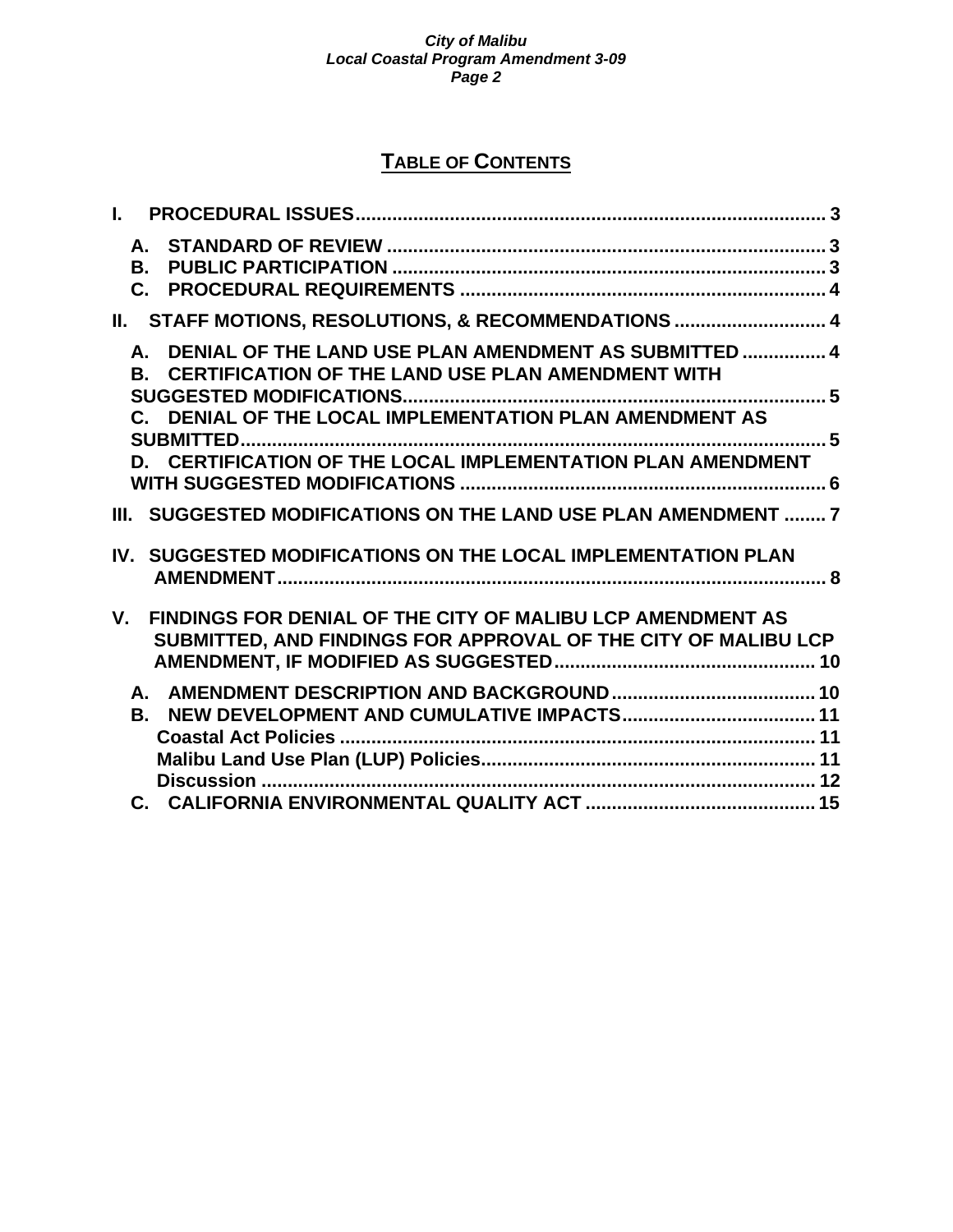# **I. PROCEDURAL ISSUES**

# **A. STANDARD OF REVIEW**

The Coastal Act provides:

The commission shall certify a land use plan, or any amendments thereto, if it *finds that a land use plan meets the requirements of, and is in conformity with, the policies of Chapter 3 (commencing with Section 30200)… (Section 30512(c))* 

The Coastal Act further provides:

*The local government shall submit to the Commission the zoning ordinances, zoning district maps, and, where necessary, other implementing actions that are required pursuant to this chapter.* 

*…The Commission may only reject ordinances, zoning district maps, or other implementing action on the grounds that they do not conform with, or are inadequate to carry out, the provisions of the certified land use plan. If the Commission rejects the zoning ordinances, zoning district maps, or other implementing actions, it shall give written notice of the rejection, specifying the provisions of the land use plan with which the rejected zoning ordinances do not conform, or which it finds will not be adequately carried out, together with its reasons for the action taken. (Section 30513)* 

The standard of review that the Commission uses in reviewing the adequacy of the proposed amendment to the Land Use Plan is whether the Land Use Plan as amended would be consistent with, and meet the requirements of, the policies of Chapter 3 of the Coastal Act. The standard of review for the proposed amendment to the Local Implementation Plan of the certified Local Coastal Program, pursuant to Section 30513 and 30514(b) of the Coastal Act, is whether the Implementation Plan as modified by the proposed amendment would be in conformance with, and adequate to carry out, the provisions of the Land Use Plan portion of the adopted City of Malibu Local Coastal Program. In addition, all Chapter 3 policies of the Coastal Act have been incorporated in their entirety in the certified City of Malibu LUP as guiding policies.

# **B. PUBLIC PARTICIPATION**

Section 30503 of the Coastal Act requires public input in preparation, approval, certification and amendment of any LCP. The City held public hearings (Planning Commission Hearing on May 19, 2009, and City Council Hearing on August 10, 2009) and received oral and written comments regarding the proposed changes from concerned parties and members of the public. The hearings were noticed to the public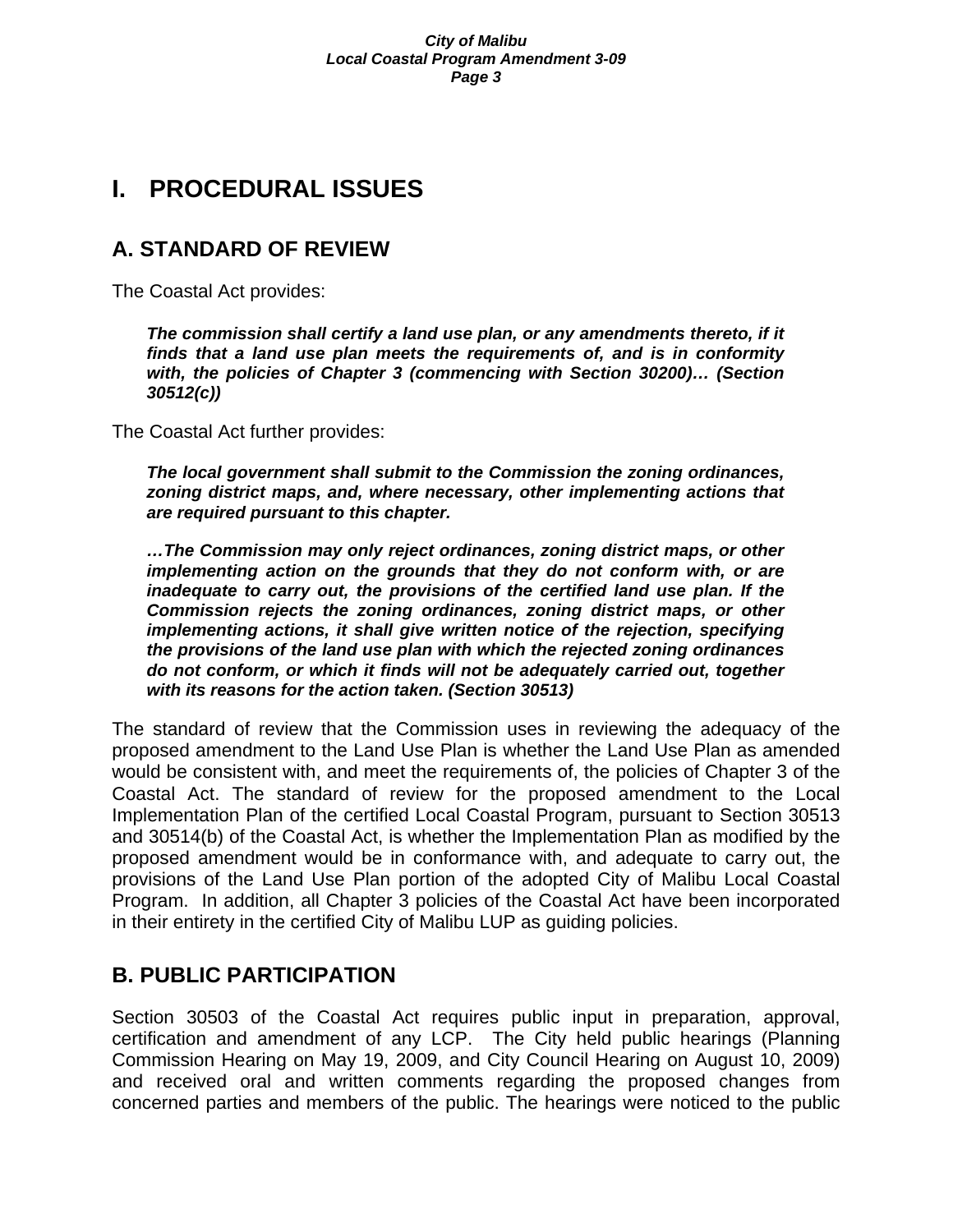by publishing the notice in the local newspaper and by mailing notice to interested parties, consistent with Section 13515 of Title 14 of the California Code of Regulations. Notice of the Coastal Commission hearing for LCP Amendment 3-09 has been distributed to all known interested parties.

# **C. PROCEDURAL REQUIREMENTS**

Pursuant to Section 13551 (b) of Title 14 of the California Code of Regulations, the City resolution for submittal may specify that a Local Coastal Program Amendment will either require formal local government adoption after the Commission approval, or is an amendment that will take effect automatically upon the Commission's approval pursuant to Public Resources Code Sections 30512, 30513, and 30519. The City Council Resolution for this amendment states that the amendment will take effect automatically after Commission certification.

# **II. STAFF MOTIONS, RESOLUTIONS, & RECOMMENDATIONS**

Following public hearing, staff recommends the Commission adopt the following resolutions and findings. The appropriate motion to introduce the resolution and a staff recommendation is provided just prior to each resolution.

# **A. DENIAL OF THE LAND USE PLAN AMENDMENT AS SUBMITTED**

# **MOTION I:** *I move that the Commission certify Amendment MAL-MAJ-3-09 to the City of Malibu Land Use Plan, as submitted by the City of Malibu.*

# **STAFF RECOMMENDATION OF REJECTION:**

Staff recommends a **NO** vote. Following the staff recommendation will result in denial of the land use plan as submitted and adoption of the following resolution. The motion to certify as submitted passes only upon an affirmative vote of a majority of the appointed Commissioners.

# **RESOLUTION TO DENY CERTIFICATION OF THE LAND USE PLAN AMENDMENT AS SUBMITTED:**

The Commission hereby denies certification of Amendment MAL-MAJ-3-09 to the City of Malibu Land Use Plan and adopts the findings set forth below on grounds that the land use plan as modified by the proposed amendment does not meet the requirements of and is not in conformity with the policies of Chapter 3 of the Coastal Act. Certification of the land use plan would not meet the requirements of the California Environmental Quality Act, as there are feasible alternatives and mitigation measures that would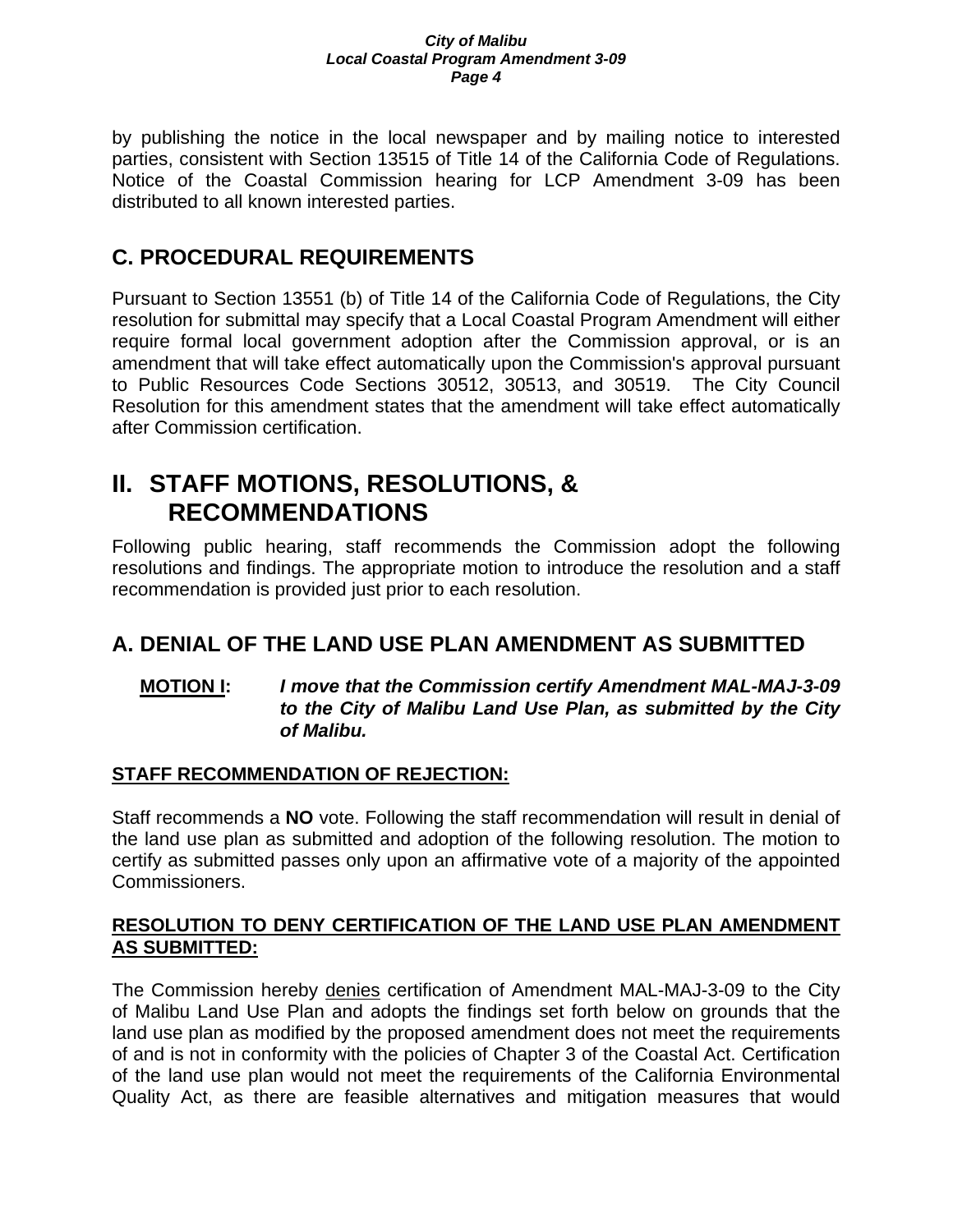substantially lessen the significant adverse impacts on the environment that will result from certification of the land use plan as submitted.

# **B. CERTIFICATION OF THE LAND USE PLAN AMENDMENT WITH SUGGESTED MODIFICATIONS**

# **MOTION II:** *I move that the Commission certify Amendment MAL-MAJ-3-09 to the City of Malibu Land Use Plan, if modified as suggested in this staff report.*

# **STAFF RECOMMENDATION TO CERTIFY IF MODIFIED:**

Staff recommends a **YES** vote. Passage of this motion will result in certification of the land use plan with suggested modifications and adoption of the following resolution and findings. The motion to certify with suggested modifications passes only upon an affirmative vote of a majority of the appointed Commissioners.

# **RESOLUTION TO CERTIFY THE LAND USE PLAN WITH SUGGESTED MODIFICATIONS:**

The Commission hereby certifies Amendment MAL-MAJ-3-09 to the City of Malibu Land Use Plan if modified as suggested and adopts the findings set forth below on grounds that the land use plan as modified by the proposed amendment with the suggested modifications will meet the requirements of and be in conformity with the policies of Chapter 3 of the Coastal Act. Certification of the land use plan if modified as suggested complies with the California Environmental Quality Act because either 1) feasible mitigation measures and/or alternatives have been incorporated to substantially lessen any significant adverse effects of the plan on the environment, or 2) there are no further feasible alternatives and mitigation measures that would substantially lessen any significant adverse impacts on the environment that will result from certification of the land use plan if modified.

# **C. DENIAL OF THE LOCAL IMPLEMENTATION PLAN AMENDMENT AS SUBMITTED**

# **MOTION I:** *I move that the Commission reject Local Implementation Plan Amendment No. MAL-MAJ-3-09 as submitted by the City of Malibu.*

# **STAFF RECOMMENDATION OF REJECTION:**

Staff recommends a **YES** vote. Passage of this motion will result in rejection of Implementation Program Amendment and the adoption of the following resolution and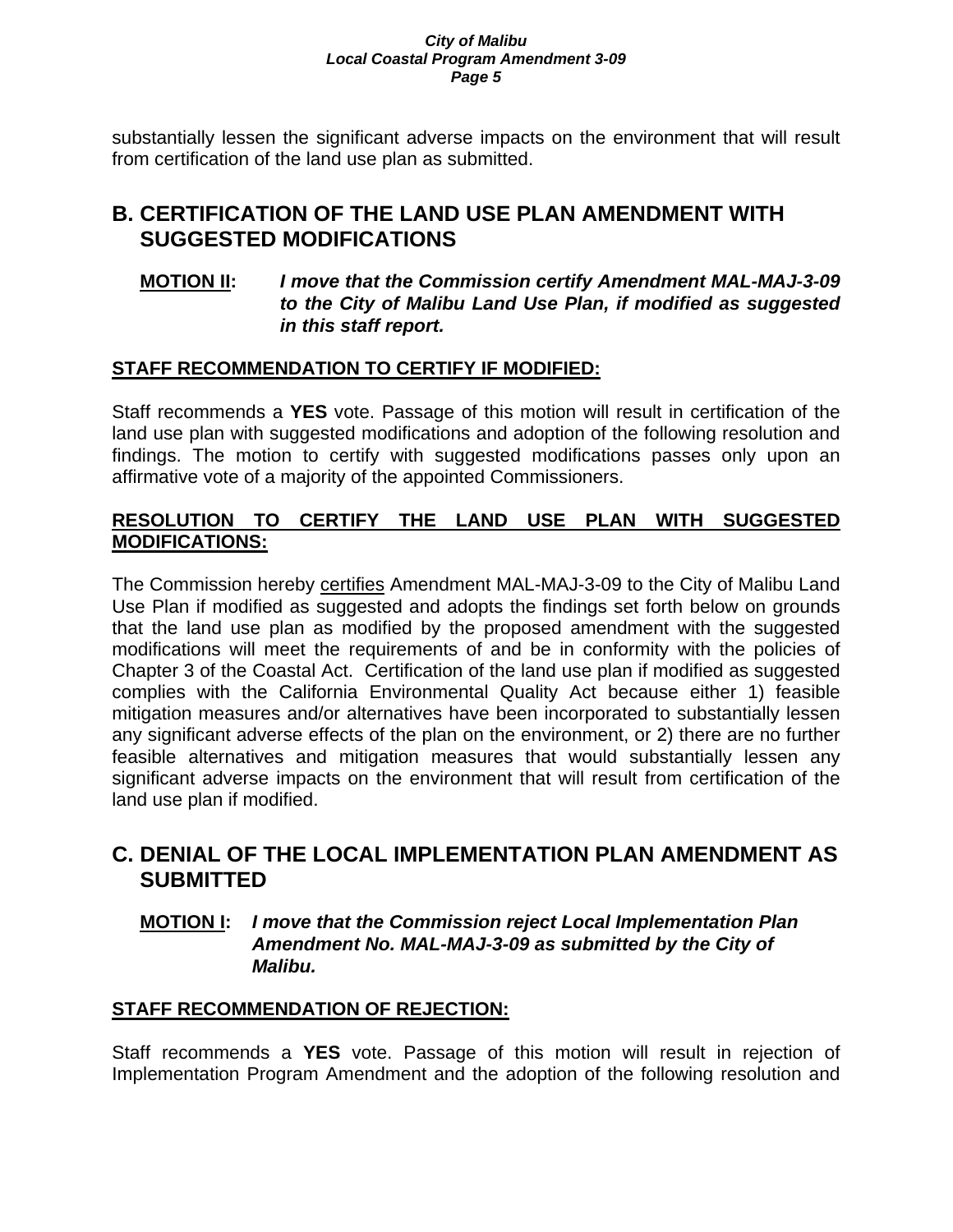findings. The motion passes only by an affirmative vote of a majority of the Commissioners present.

# **RESOLUTION TO DENY CERTIFICATION OF THE LOCAL IMPLEMENTATION PLAN AMENDMENT AS SUBMITTED:**

The Commission hereby denies certification of the City of Malibu Local Implementation Plan Amendment MAL-MAJ-3-09 and adopts the findings set forth below on grounds that the Implementation Plan as modified by the proposed amendment does not conform with, and is inadequate to carry out, the provisions of the certified Land Use Plan as amended. Certification of the Implementation Plan Amendment would not meet the requirements of the California Environmental Quality Act as there are feasible alternatives and mitigation measures that would substantially lessen the significant adverse impacts on the environment that will result from certification of the Implementation Program Amendment as submitted.

# **D. CERTIFICATION OF THE LOCAL IMPLEMENTATION PLAN AMENDMENT WITH SUGGESTED MODIFICATIONS**

# **MOTION II:** *I move that the Commission certify Local Implementation Plan Amendment No. MAL-MAJ-3-09 if it is modified as suggested in this staff report.*

# **STAFF RECOMMENDATION:**

Staff recommends a **YES** vote. Passage of this motion will result in certification of the Implementation Plan Amendment with suggested modifications and the adoption of the following resolution and findings. The motion passes only by an affirmative vote of a majority of the Commissioners present.

# **RESOLUTION TO CERTIFY THE LOCAL IMPLEMENTATION PLAN AMENDMENT WITH SUGGESTED MODIFICATIONS:**

The Commission hereby certifies the City of Malibu Local Implementation Plan Amendment MAL-MAJ-3-09 if modified as suggested and adopts the findings set forth below on grounds that the Implementation Plan as modified by the proposed amendment with the suggested modifications conforms with, and is adequate to carry out, the provisions of the certified Land Use Plan as amended. Certification of the Implementation Plan Amendment if modified as suggested complies with the California Environmental Quality Act, because either 1) feasible mitigation measures and/or alternatives have been incorporated to substantially lessen any significant adverse effects of the Implementation Plan Amendment on the environment, or 2) there are no further feasible alternatives and mitigation measures that would substantially lessen any significant adverse impacts on the environment.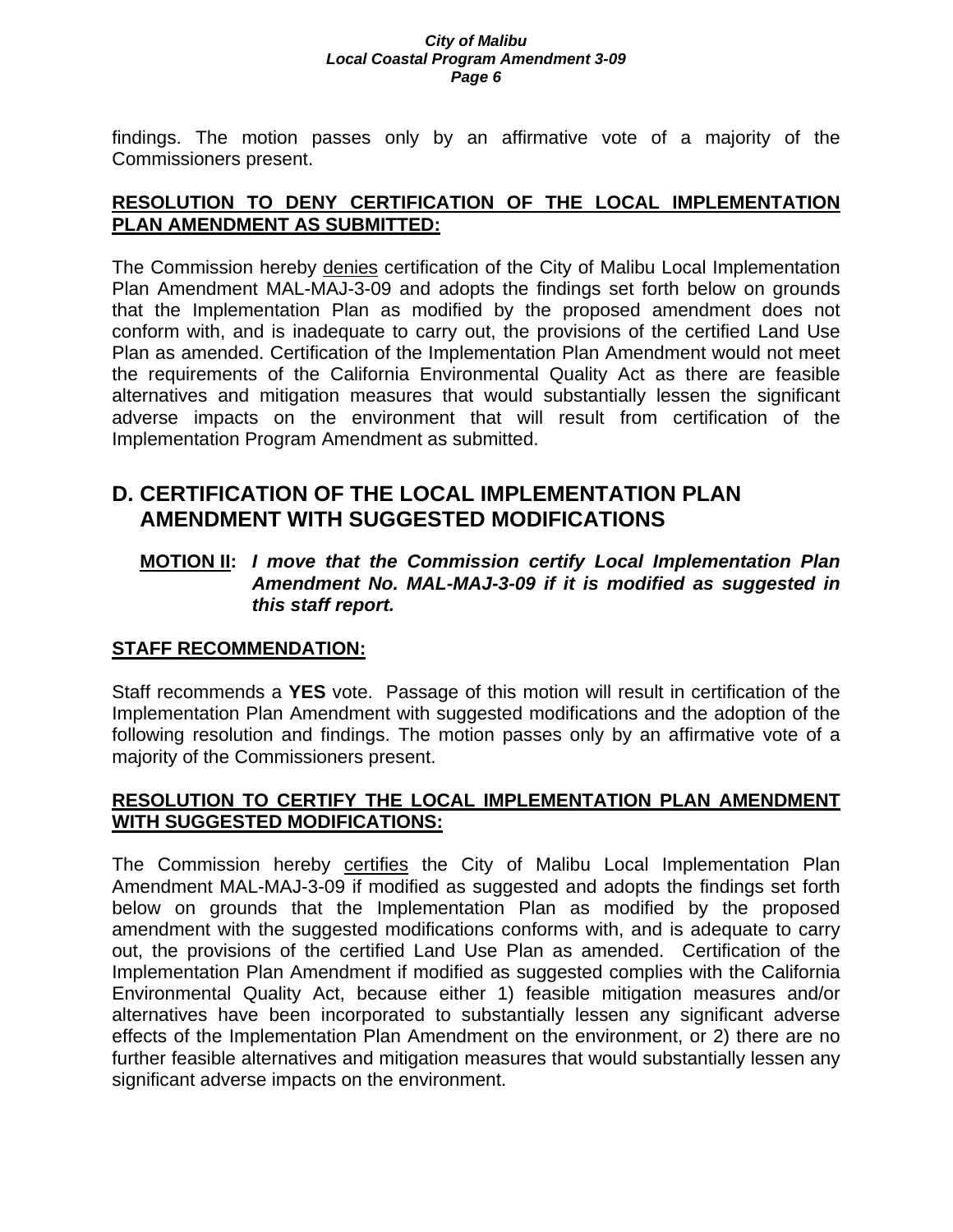# **III. SUGGESTED MODIFICATIONS ON THE LAND USE PLAN AMENDMENT**

The staff recommends the Commission certify the following, with the modifications as shown below. The existing language of the certified LCP is shown in straight type. Language proposed by the City of Malibu to be added or deleted as part of the subject LCP amendment is shown in underline or strikethrough, respectively. Language recommended by Commission staff to be inserted is shown **bold underline**. Language recommended by Commission staff to be deleted is shown in **bold strikethrough**. Other suggested modifications that do not directly change LCP text (e.g., revisions to maps, figures, instructions) are shown in *italics*.

# *SUGGESTED MODIFICATION NO. 1*

### **Policy 5.29**

Any coastal development permit for a parcel map, tract map, or certificate of compliance (pursuant to Policy 5.42 or 5.43) that would result in the creation of additional lots or for a multi-family use resulting in the development of more than one unit per existing lot in the project site, excluding affordable housing units, shall be conditioned upon the retirement of development **credits rights on an undeveloped buildable parcel(s). That condition shall state that it must be satisfied** prior to issuance of the permit. The development potential of the qualifying parcel(s) shall be retired through**: A)** the recordation of **an offer to a document** dedicate**ing** an open space easement **over the entire parcel to a public entity** and the merging or recombination of the retired parcel(s) with a contiguous parcel where the development potential is not retired, **or evidence that ownership of the donor lot has been transferred to a public entity B) the recordation of an open space deed restriction over the entirety of the parcel(s) to be retired and evidence that fee title to that retired lot(s) has been transferred to a public entity**.

# *SUGGESTED MODIFICATION NO. 2*

## **Policy 5.30**

The City shall coordinate with the County of Los Angeles to ensure that lots retired through the TDC program are restricted**, and either** merged **with an adjacent developed or buildable parcel(s)** or transferred **in fee title** to a public entity, and that such actions are accurately reflected in the records of the County Tax Assessor.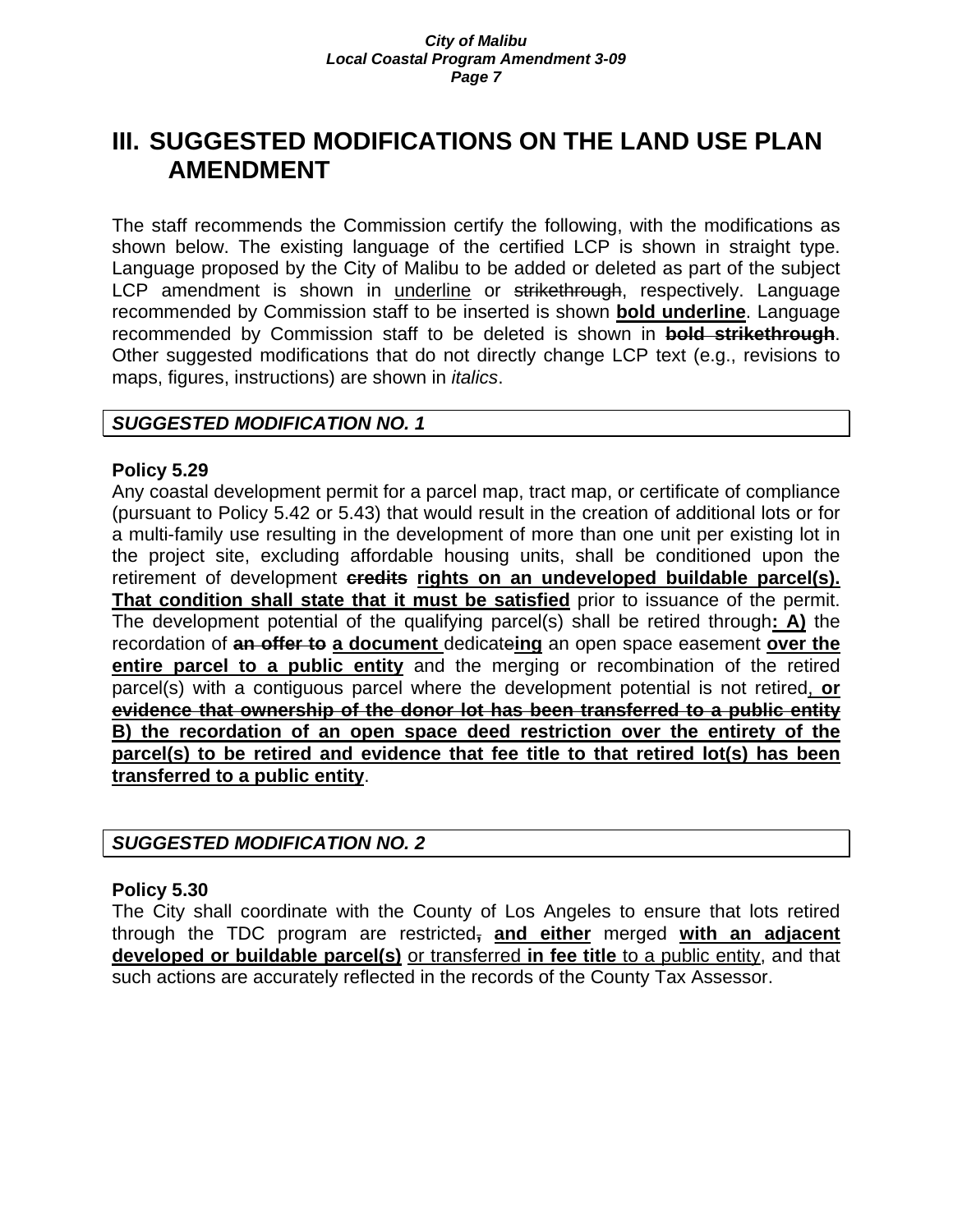# **IV. SUGGESTED MODIFICATIONS ON THE LOCAL IMPLEMENTATION PLAN AMENDMENT**

The staff recommends the Commission certify the following, with the modifications as shown below. The existing language of the certified LCP is shown in straight type. Language proposed by the City of Malibu to be added or deleted as part of the subject LCP amendment is shown in underline or strikethrough, respectively. Language recommended by Commission staff to be inserted is shown **bold underline**. Language recommended by Commission staff to be deleted is shown in **bold strikethrough**.

# *SUGGESTED MODIFICATION NO. 3*

# **7.8.3 Donor Credits Implemented**

- **A.** The right to a TDC credit shall be granted by the Planning Manager's determination that the TDC conditions of development on a coastal development permit have been met prior to the issuance of the permit by submittal of **evidence that** all of the following**: steps have been completed for either one of the following two methods. Subsequent to completion of either one of the following two methods, the City shall provide the Executive Director of the Coastal Commission with copies of the required recorded documents to ensure coordination within the region-wide TDC program.**
- **A. Open space easement dedication and the merging or recombination of the retired lot(s) with one or more adjacent developed or buildable parcel(s).**
	- 1. Evidence of the purchase of development rights on **a one or more** donor site**s that have not been previously retired through the City's or Coastal Commission's TDC program (herein the terms "donor site" and "retired lot" are used interchangeably)** and recordation **with the Los Angeles County Recorder** of a **valid** dedication to **the City of Malibu a public entity** of a permanent, irrevocable open space easement in favor of the **City People of the State of California on over the entirety of** the retired lot(s) that conveys an interest in the lot(s) that insures that future development on the lot(s) is prohibited and that restrictions can be enforced, the text of which has been approved pursuant to procedures in Section 13.19 of the Malibu LIP (recorded legal documents)**. Recordation of said easement on the donor site shall be permanent**; and
	- 2. Evidence of **recordation with the Los Angeles County Recorder of** a voluntary merger or of a **recorded** deed restriction reflecting that the retired lots used to generate the credit(s) are combined with one or more adjacent**,**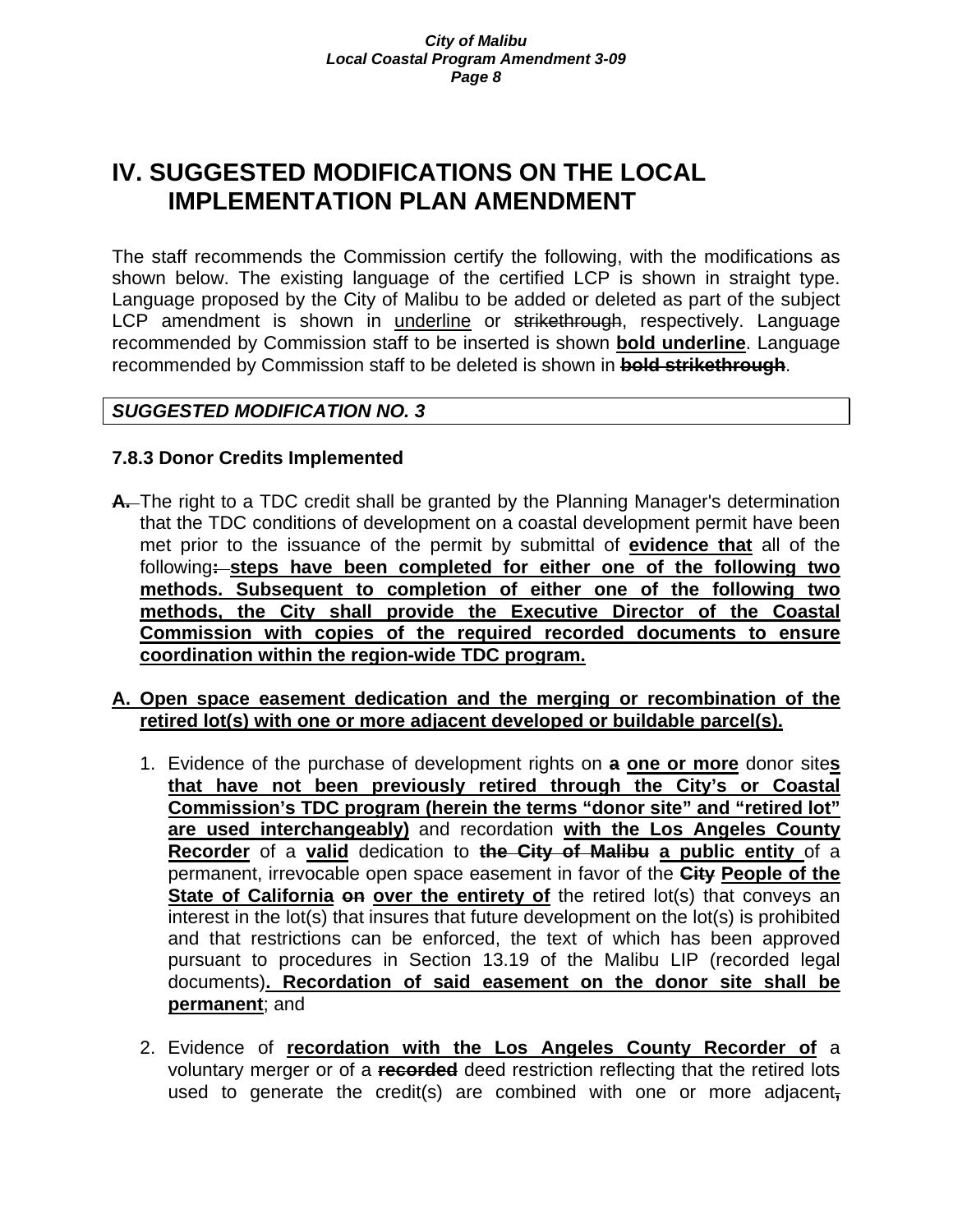**unrestricted** lot(s) through a process outlined in section 7.8.4 of the Malibu LIP, **or evidence that ownership of the donor lot has been transferred to a public entity where one of the combined lots has no recorded restrictions on its development rights.; and**

- **3. Evidence that recorded documents have been reflected in the Los Angeles County Tax Assessor Records.**
- **B. Recordation of said easement on the donor site shall be permanent.**
- **B. Open space deed restriction and transfer in fee title to a public entity.**
	- **1. Evidence of the purchase of development rights on one or more donor sites that have not been previously retired through the City's or Coastal Commission's TDC program and recordation with the Los Angeles County Recorder of an open space deed restriction that applies to the entirety of the donor site(s), that insures that the future development on the lot(s) is prohibited and that restrictions can be enforced, the text of which has been approved pursuant to procedures in Section 13.19 of the Malibu LIP (recorded legal documents); and**
	- **2. Evidence that fee title to the donor site has been successfully transferred to a public entity after the recordation of the deed restriction listed in the prior paragraph and that the document effectuating the conveyance has been recorded with the Los Angeles County Recorder.**

# **SUGGESTED MODIFICATION NO***. 4*

# **Section 7.8.4 Combining of Donor Lots**

- A. Upon recordation of an easement pursuant to **Section** 7.8.3**(A)(1)** of the Malibu LIP, a retired parcel that has qualified **to be used** for TDC credits shall be combined with an adjacent already developed lots **unless ownership has been transferred to a public entity already developed or buildable parcel(s), or with multiple contiguous parcels, at least one of which has no recorded restrictions on its development rights and all of which are in the same tax rate area and in common ownership**. The **donor site retired lot** and adjacent parcel(s) shall be recombined and unified, and shall henceforth be considered and treated as a single parcel of land for all purposes with respect to the lands included therein, including but not limited to sale, conveyance, **lease,** development, taxation or encumbrance.
- B. The **mechanism used to accomplish the combination shall make clear that the**  single parcel created herein shall not be divided **or otherwise and none of the**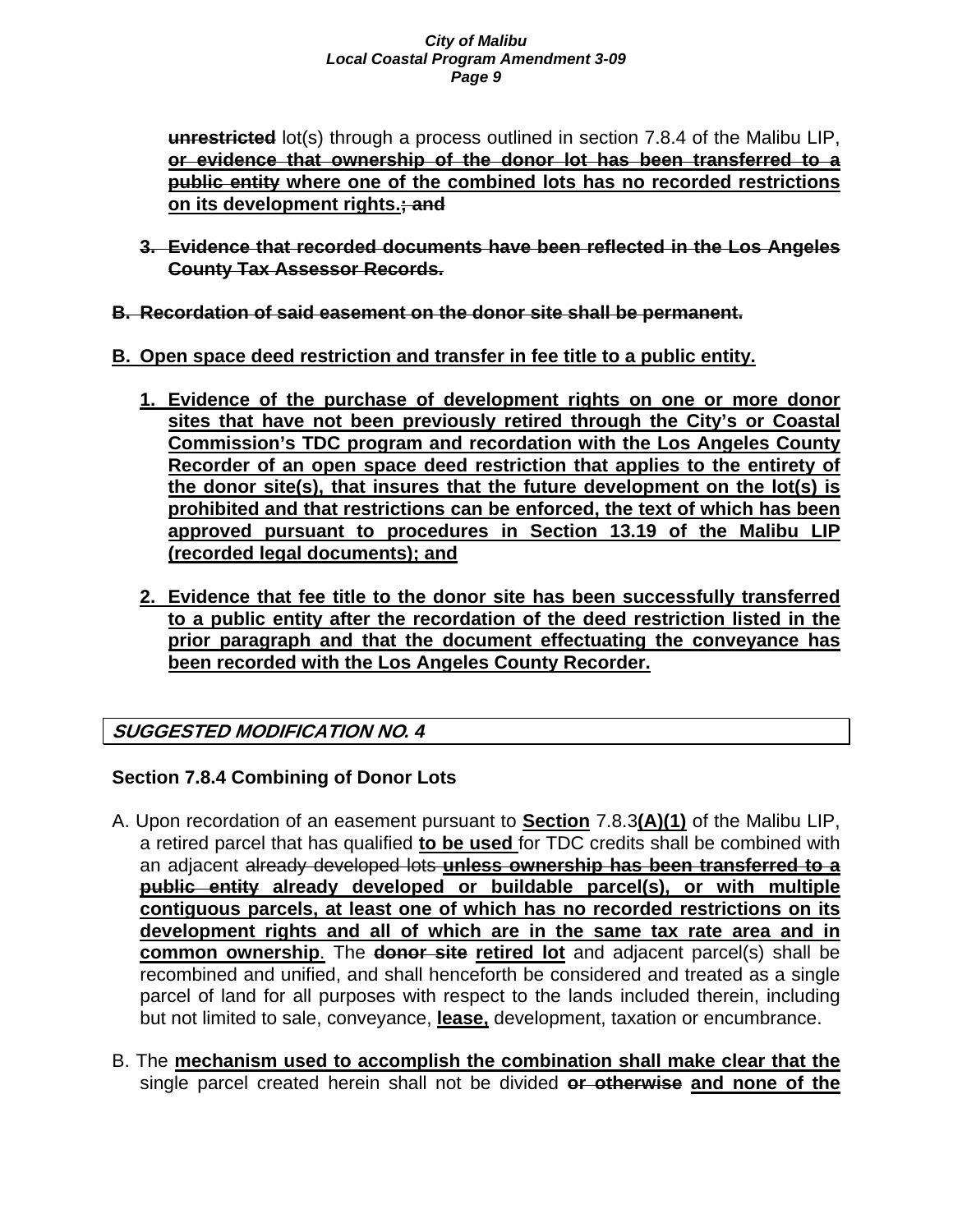**original parcels shall be** alienated from **each other or from any portion of** the combined and unified parcel **hereby created**.

- C. A deed restriction shall be recorded reflecting restrictions of this section.
- D. The combining of lots shall occur through one of the following mechanisms:
	- 1. Voluntary merger of lots pursuant to the Subdivision Ordinance Chapter 15 of the Malibu LIP;
	- 2. Recorded Declaration of Restrictions **that includes a legal description and graphic depiction of the parcels being recombined; states that it runs with the land, binding all successors and assigns; and is recorded free of prior liens, including tax liens**.
- E. **The City shall notify the Los Angeles County Assessor of either the voluntary merger or that there is no development potential on the restricted parcel and request that the Assessor modify the assessed value of the lots. The permittee shall provide evidence that a copy of the recorded merger or deed restriction has been provided to the Los Angeles County Tax Assessor with a written request that the assessor's office: (1) revise its records and maps to reflect the combination of the parcels, including assigning a new, single assessor's parcel number (APN) for the unified parcel, and (2) send the City and Coastal Commission notice when it has done so, indicating the new, single APN.**
- **F. The permittee shall provide evidence that the combined parcels appear on a preliminary report (regarding title) as a single parcel (which may require the property owner re-conveying the combined property to him/her/itself, presumably via a quitclaim deed).**

# **V. FINDINGS FOR DENIAL OF THE CITY OF MALIBU LCP AMENDMENT AS SUBMITTED, AND FINDINGS FOR APPROVAL OF THE CITY OF MALIBU LCP AMENDMENT, IF MODIFIED AS SUGGESTED**

The following findings support the Commission's denial of the Local Coastal Program amendment as submitted and approval of the Local Coastal Program amendment if modified as indicated in Section III (*Suggested Modifications*) above. The Commission hereby finds and declares as follows:

# **A. AMENDMENT DESCRIPTION AND BACKGROUND**

The City of Malibu's proposed LCP amendment consists of changes to the Transfer of Development Credit (TDC) policies and provisions contained in Chapter 5 of the Land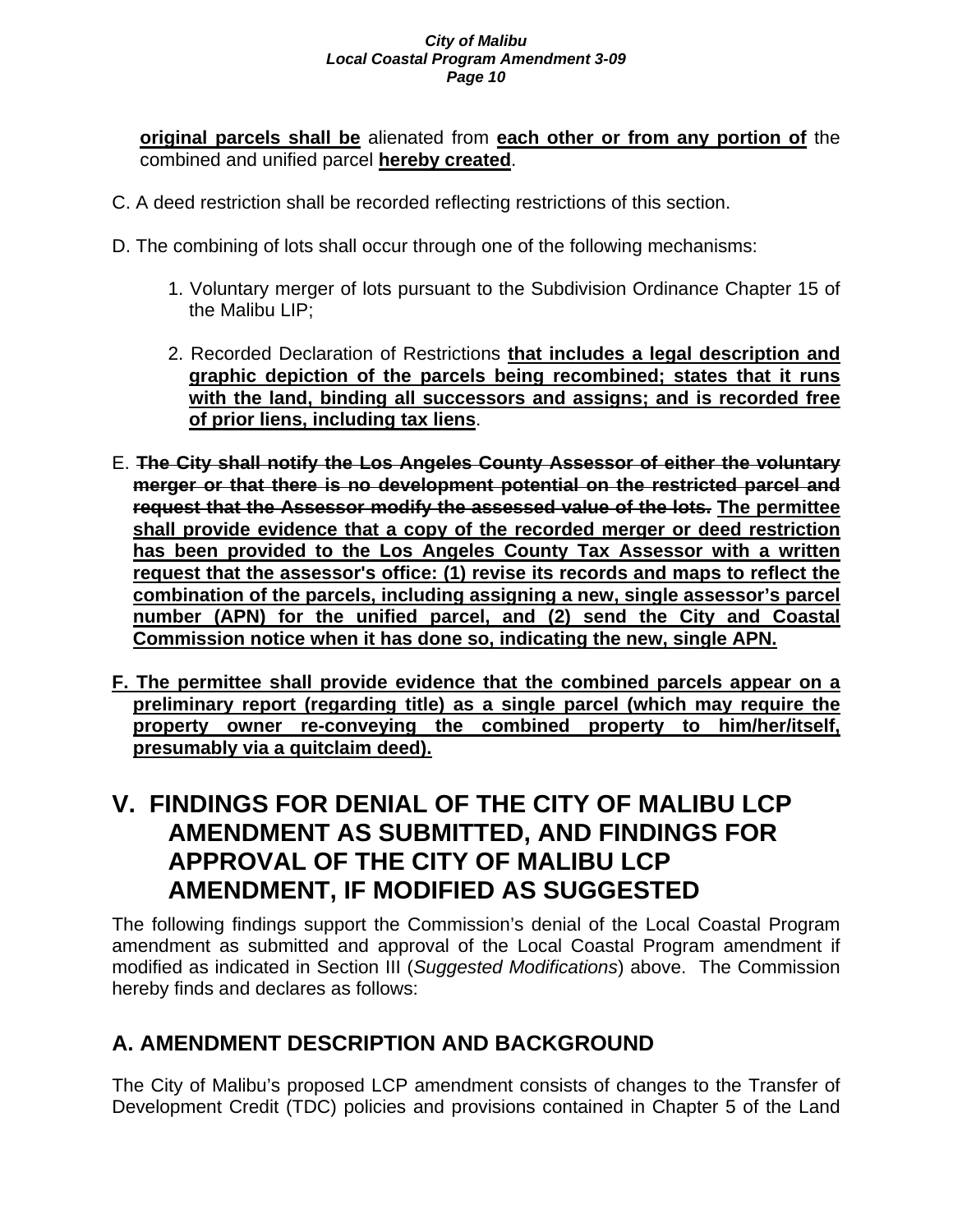Use Plan portion of the certified LCP and Chapter 7 of the Local Implementation Plan portion of the certified LCP to allow ownership of TDC donor parcels to be transferred to a public entity willing to accept title, and to allow TDC donor parcels to be merged with adjacent "buildable" lot(s) rather than adjacent "already developed" lot(s). The stated intent of the subject amendment request is to allow greater flexibility for retiring eligible lots, consistent with the intent of the TDC program. The proposed amendment text is attached as Exhibit 1.

The subject LCP amendment was approved/certified by the Malibu City Council on September 14, 2009. The City's resolution and ordinance approving the subject LCP amendment (No. 09-002) is attached as Exhibits 2-3. The LCP amendment was submitted to the Commission on September 21, 2009. After the submittal was reviewed by Commission staff, the amendment was determined to be complete on October 5, 2009. At the December 9, 2009 Commission hearing, the Commission extended the deadline to act on LCPA 3-09 for a period of one year.

# **B. NEW DEVELOPMENT AND CUMULATIVE IMPACTS**

# **Coastal Act Policies**

Section 30250 of the Coastal Act states, in relevant part:

*(a) New residential, commercial, or industrial development, except as otherwise provided in this division, shall be located within, contiguous with, or in close proximity to, existing developed areas able to accommodate it or, where such areas are not able to accommodate it, in other areas with adequate public services and where it will not have significant adverse effects, either individually or cumulatively, on coastal resources. In addition, land divisions, other than leases for agricultural uses, outside existing developed areas shall be permitted only where 50 percent of the usable parcels in the area have been developed and the created parcels would be no smaller than the average size of surrounding parcels…* 

# **Malibu Land Use Plan (LUP) Policies**

- *5.26 A Lot Retirement Program will be implemented in order to minimize the individual and cumulative impacts to coastal resources of the buildout of existing parcels in sensitive and constrained areas and to allow for new development in areas less constrained. The Lot Retirement Program shall comprise the following components:* 
	- *a. Transfer of Development Credit Program*
	- *b. Expedited Reversion to Acreage Process*
- *5.27 The Transfer of Development Credit (TDC) Program shall be implemented in order to ensure that the individual and cumulative impacts of creating new lots or developing multi-family residential units are minimized and mitigated through the retirement of an equivalent number of development credits from existing lots that meet the qualification criteria of the program. Lots that contain ESHA, are located in small-lot subdivisions, or are located adjacent to parklands can be retired for transfer of development credits.*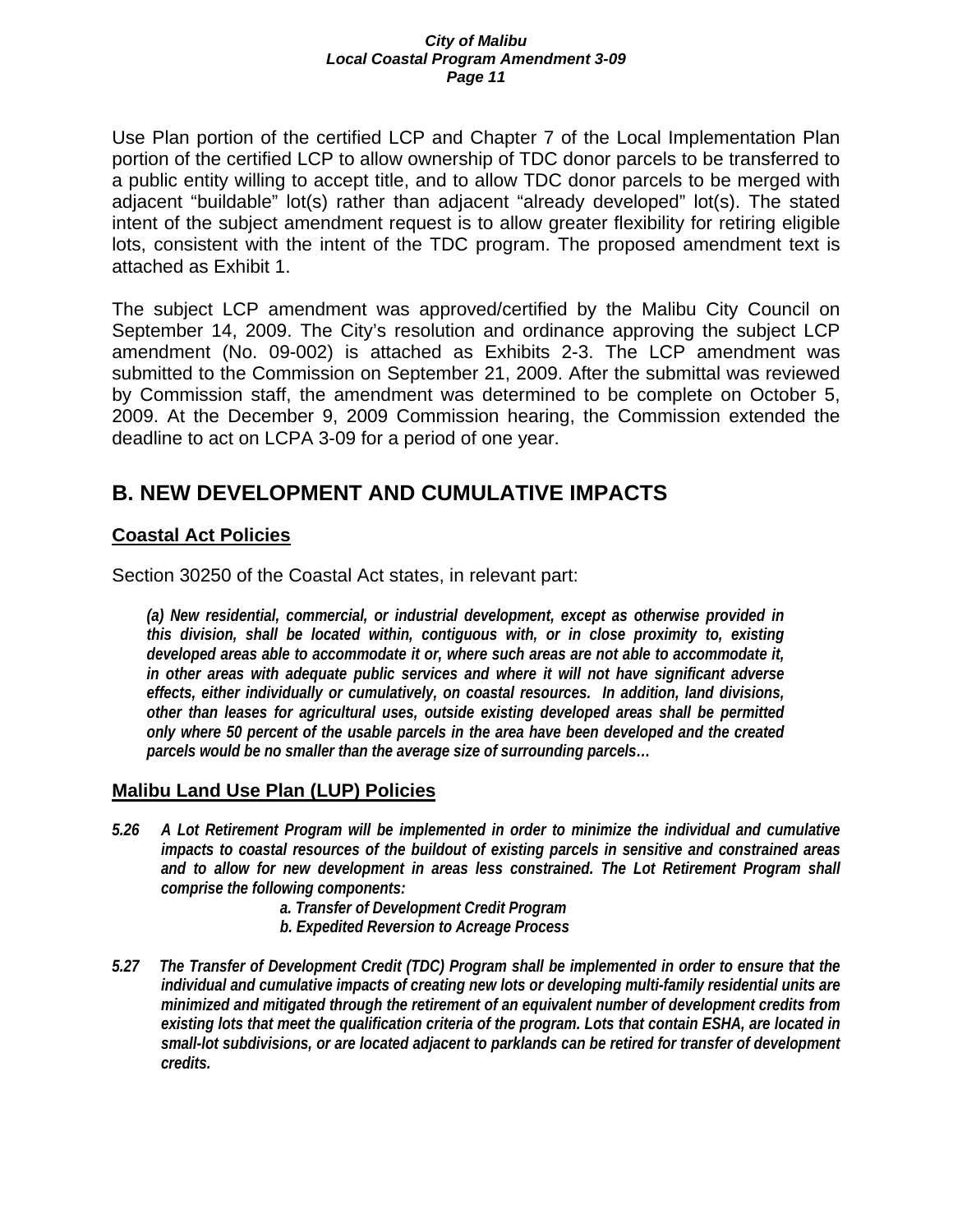- *5.28 One TDC Program shall be implemented on a region-wide basis for the Santa Monica Mountains Coastal Zone, including the City of Malibu and the County of Los Angeles. Credits to mitigate development approved in the City may be generated from qualifying lots anywhere within this region.*
- *5.29 Any coastal development permit for a parcel map, tract map, or certificate of compliance (pursuant to Policy 5.42 or 5.43) that would result in the creation of additional lots or for a multi-family use resulting in the development of more than one unit per existing lot in the project site, excluding affordable housing units, shall be conditioned upon the retirement of development credits prior to issuance of the permit. The development potential of the qualifying parcel(s) shall be retired through the recordation of an offer to dedicate an open space easement and the merging or recombination of the retired parcel(s) with a contiguous parcel where the development potential is not retired.*
- *5.30 The City shall coordinate with the County of Los Angeles to ensure that lots retired through the TDC program are restricted, merged, and that such actions are accurately reflected in the records of the County Tax Assessor.*

## **Discussion**

City of Malibu Land Use Plan (LUP) Policies 5.26 through 5.30 requires that the TDC program be implemented on a region-wide basis, including the City of Malibu, as well as the unincorporated area of the Santa Monica Mountains within the Coastal Zone. The TDC program policies of the LCP are designed to minimize the individual and cumulative impacts of the potential buildout of existing parcels that are located in ESHA or other constrained areas and still allow for new development and creation of parcels in areas with fewer constraints. New development that results in the creation of new parcels, or multi-family development that includes more than one unit per existing parcel, except for affordable housing units, must retire an equivalent number of existing parcels that meet the qualification criteria of the program. These policies address Section 30250 of the Coastal Act, which requires that development occur in existing developed areas able to accommodate it. The City's Local Implementation Plan (LIP) portion of the LCP includes TDC requirements (Chapter 7) that carries out the LUP Policies 5.26-5.30 by ensuring that density increased through new land divisions or multifamily unit development will be offset by the retirement of development rights on existing lots throughout the Santa Monica Mountains Area.

One of the underpinnings of the TDC Program is Section 30250(a) of the Coastal Act that requires that new development be located within, contiguous with, or in close proximity to existing developed areas able to accommodate it. The areas where new development created through land divisions or multi-family projects may be accommodated are designated as "receiver areas". The LIP Section 7.6 designates receiver areas as residential zones, including multifamily zones, within the City where new lots and multifamily units may be created, if it complies with the applicable land use designation, consistent with LUP Policy 5.27. LUP Policy 5.27 also identifies the areas where development rights should be retired through the program. Consistent with that policy, LIP Section 7.7 identifies donor areas where credits may be obtained through purchase of development rights throughout the Santa Monica Mountains Area, in: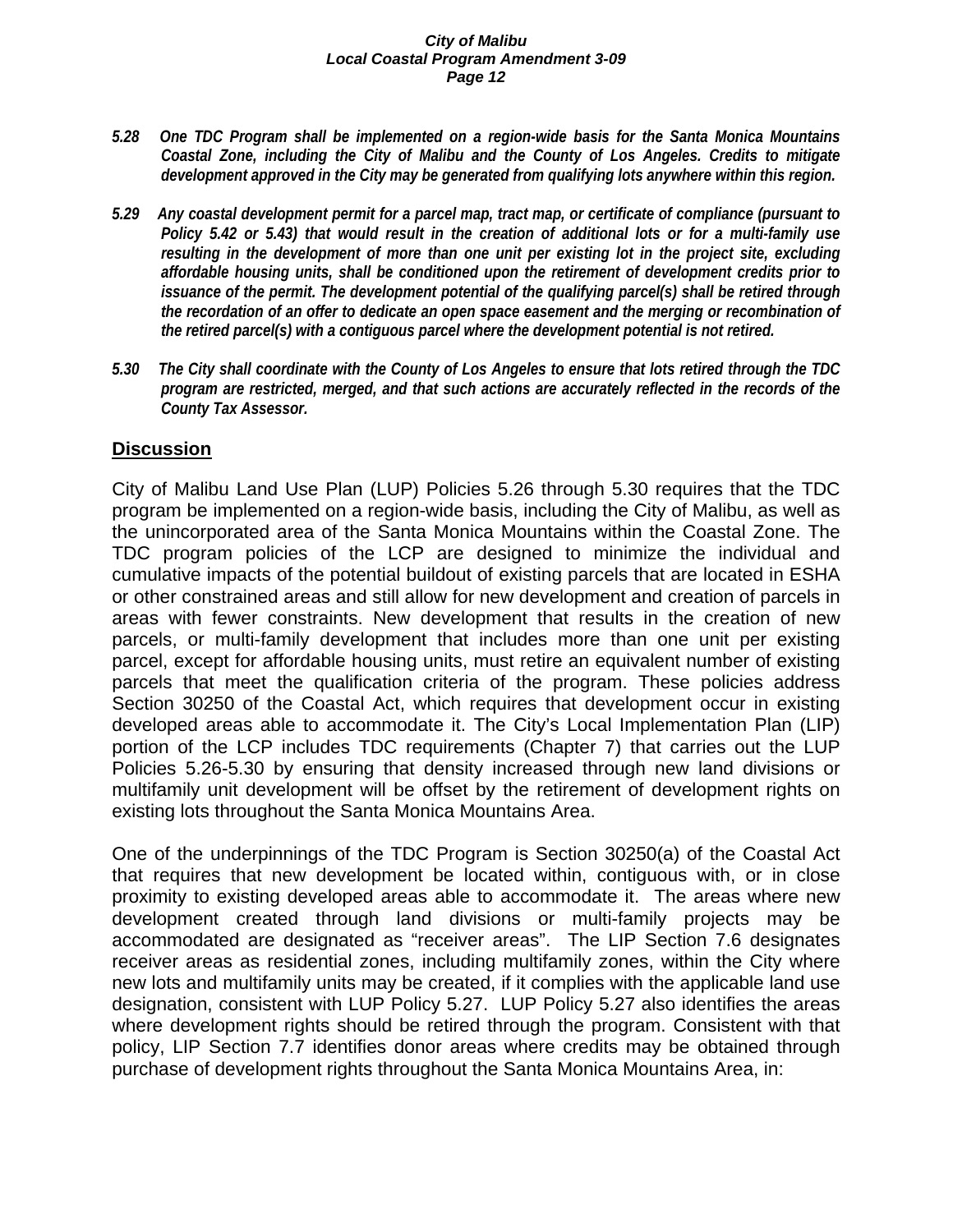- Parcels in small lot subdivisions;
- Parcels identified as consisting of predominately environmentally sensitive habitat;
- Parcels within significant watersheds;
- Parcels immediately adjacent to public parklands where development cannot be sited to avoid encroachment of fuel modification onto public parklands; and
- Parcels in designated wildlife corridors.

These donor sites are identified as sensitive areas where the development rights of existing inappropriately designed or located parcels should be retired.

LIP Section 7.8 establishes the criteria for determining if specific lots qualify to be retired as mitigation. While lots may be reviewed for qualification at any time, the actual retirement of development credit(s) on the TDC lot(s) will take place after approval of the project, as condition compliance. LIP Section 7.8.3 specifies the process by which the City will qualify development credits. The procedures assure that where development rights are retired, the lots are protected from future development through the recordation of a permanent irrevocable open space easement in favor of the City that conveys an interest in the lots that insure that future development is prohibited. In addition, Sections 7.8.3 and 7.8.4 requires that retired lots are either merged or recombined with other adjacent unrestricted lots through a recorded deed restriction or through a voluntary merger. These recordations are to be reflected in Los Angeles County Tax Assessor records. This provision is intended to assure that once development potential on a lot is retired that this information is considered in future land assessments. It will also ensure that through recombination the mitigation on these retired lots will remain in effect and enforced. Potential tax defaults and involuntary, unplanned transfer (through tax lien foreclosure sales) of these lots will be minimized.

The proposed amendment to the LUP portion of the certified LCP seeks to modify LUP Policies 5.29 and 5.30 to allow the option of transferring ownership of a donor lot to a public entity in order to demonstrate lot retirement. The proposed amendment language to LIP Section 7.8.3(A) regarding the required steps for implementing donor credits would similarly allow the option of providing evidence that the ownership of a donor lot has been transferred to a public entity (instead of providing evidence of a lot merger or recombination with an adjacent unrestricted lot) after an irrevocable open space easement is recorded. Lastly, the proposed amendment to LIP Section 7.8.4(A) regarding the combining of donor lots specifies that a retired parcel shall be combined with an adjacent "buildable" lot, rather than an "already developed" lot, and that such a lot combination is not required if ownership of the retired lot is transferred to a public entity. The intent of the subject amendment request is to allow greater flexibility for retiring eligible lots.

Regarding the issue of combining retired lots used to generate credits with adjacent, unrestricted lots to assure that the retirement remains in effect, it is only in LIP Section 7.8.4(A) that the term "adjacent already developed" lot is used. Elsewhere in the applicable LUP and LIP sections regarding the TDC program, it is only specified that adjacent lots for lot combination must be unrestricted, where the lot's development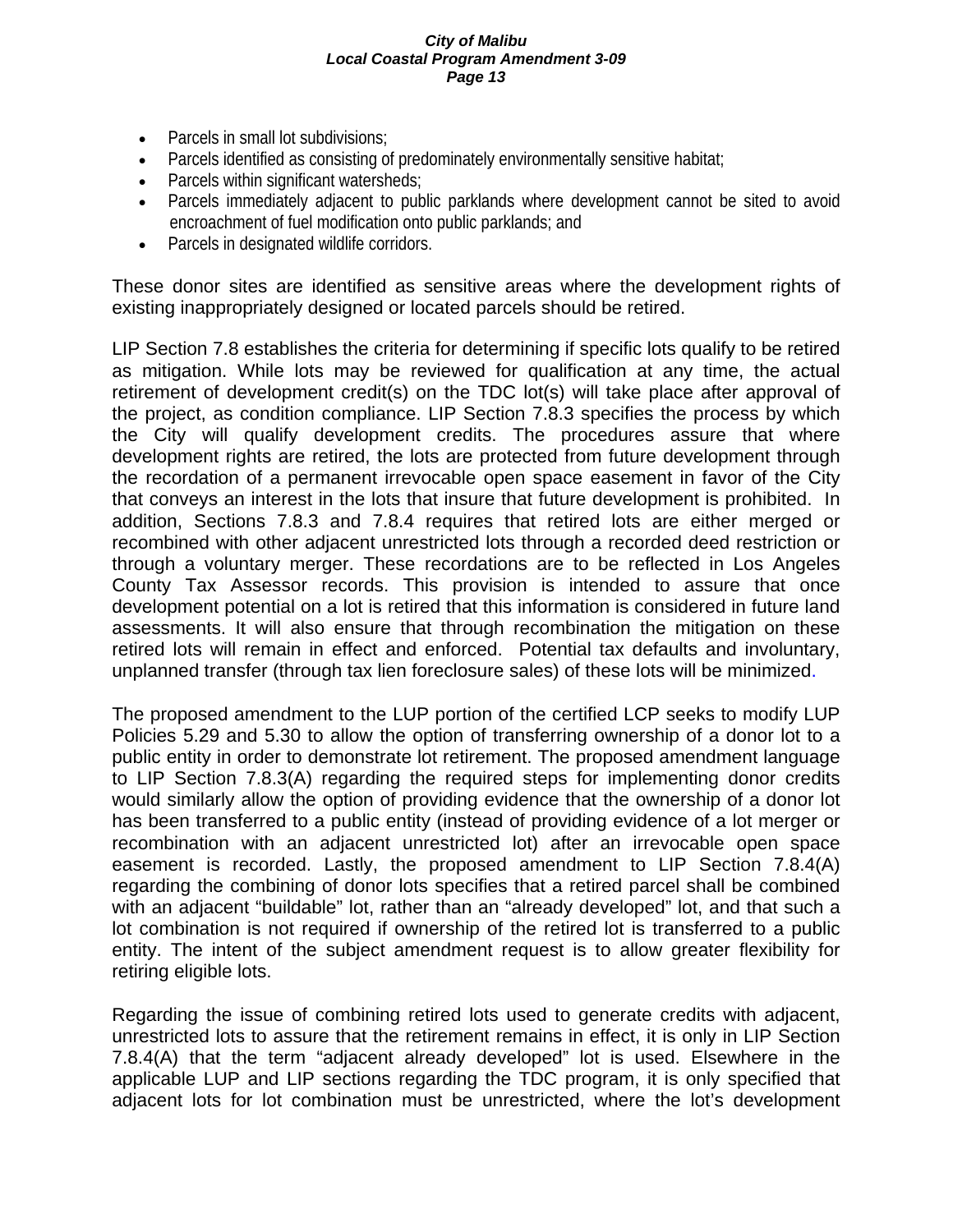potential has not been retired. In the uncertified Santa Monica Mountains coastal zone of unincorporated Los Angeles County, where the Commission implements the TDC program in permit actions, retired/donor lots are required to be merged or recombined with adjacent developed or developable/buildable lot(s). This more expansive allowance is consistent with the intent of the lot combination requirement of the TDC program. The City's proposal to modify LIP Section 7.8.4(A) in the amendment request to expand the eligibility requirements for lots that retired lots can be combined with is generally consistent with the intent of the TDC program of the LCP. However, to provide greater clarification in order to adequately carry out the relevant policies of the LUP, minor changes are needed to the proposed amendment language of LIP Section 7.8.4(A). As such, **Suggested Modification 3** is required.

The proposed amendment would also modify LUP policies and LIP provisions to allow for the option of transferring ownership of a TDC donor lot to a public entity instead of merging/recombining the donor lot with an adjacent unrestricted lot to assure it remains in effect and enforced. While this proposal, in concept, is consistent with the intent of the TDC program and would provide increased options for assuring that the development potential of retired lots is permanently extinguished, the amendment language, as proposed, is potentially problematic and would not allow the provisions to be carried out effectively. Legally, the public entity that holds the open space easement cannot also be the public entity that holds fee title of the property without the easement being eliminated. Individuals or public entities cannot hold an easement on a property that they own in fee title. In addition, it is more assured that the open space easement area will be enforced when a third party public entity with no financial interest in the property is the easement holder. Therefore, as the amendment language is proposed, applicants would have to find one public entity to accept the open space easement and another to accept fee title of the parcel. This alternative would be difficult to implement because there are limited public entities in the region that are interested in holding open space easements or acquiring title of restricted properties. To require applicants to find two, rather than one, public entity to carry out the requirements of this provision would be unnecessarily complex and burdensome.

In order to simplify the process and avoid the potential issues discussed above, staff recommends **Suggested Modifications 1-4** to provide two methods for implementing required donor credits that applicants can choose from: 1) an open space easement dedication and the merging or recombination of the retired lot(s) with one or more adjacent developed or buildable lot(s), or 2) an open space deed restriction and transfer in fee title to a public entity. An open space deed restriction is the more appropriate mechanism to ensure that a donor parcel is protected as open space in instances where the property is dedicated in fee title to a public entity. **Suggested Modifications 3-4** also include minor changes that are required to provide greater clarification and specificity regarding the process for each of the two methods of implementing donor credits. In particular, the LIP Section 7.8.3(A) currently requires that open space easements on donor parcels be dedicated to the City of Malibu. As part of Suggested Modification 3, staff recommends replacing City of Malibu with "public entity" to provide greater flexibility for what public entity may accept an open space easement dedication.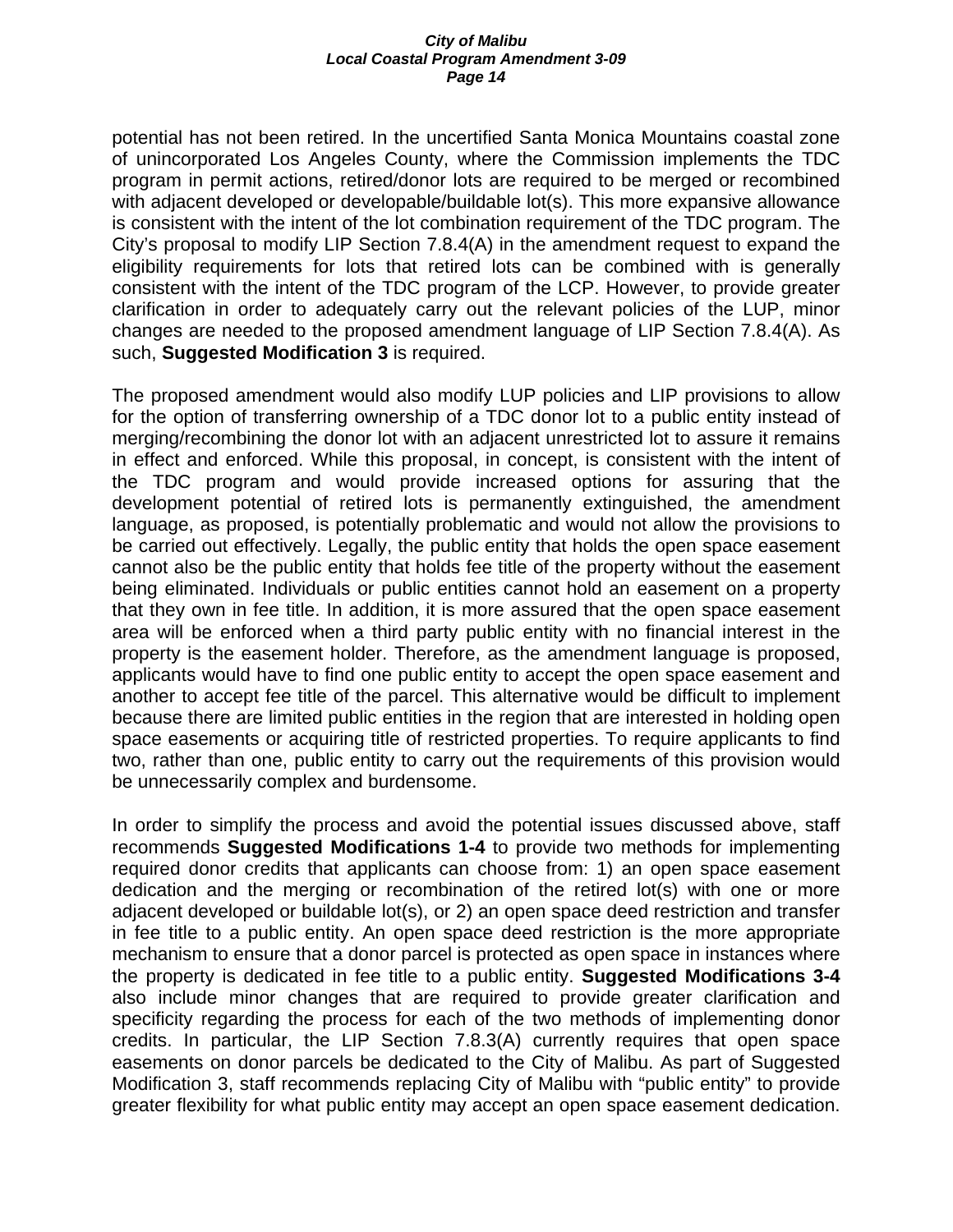This is important because the City's TDC program in the LCP reflects the mitigation of impacts throughout the Santa Monica Mountains coastal zone region. While coastal development permits will be authorized for the area within the City, development potential can be retired on parcels in other unincorporated areas of the Santa Monica Mountains coastal zone and the City of Malibu would likely not be interested in accepting open space easement dedications in those areas. In addition, as part of Suggested Modification 3, staff recommends adding a provision that requires the City to provide the Coastal Commission with a copy of the recorded TDC documents to ensure coordination within the region-wide TDC program. This provision would allow the Commission to be aware of lots that are retired under the City's TDC program so that they may not be inadvertently used for donor credit again in the Commission's implementation of the TDC program in unincorporated Los Angeles County.

The Commission finds that the suggested modifications to the LUP policies of the proposed amendment are required to ensure that the City's request to allow donor lots to be conveyed to public entities is carried out legally and in a manner that is simplified and ensures the donor lots are preserved as open space, consistent with the applicable policies of Chapter 3 of the Coastal Act. The Commission also finds that the suggested modifications to the LIP provisions of the proposed amendment are required to ensure that they are consistent with all applicable LUP policies and adequate to carry out all provisions of the LUP.

# **C. CALIFORNIA ENVIRONMENTAL QUALITY ACT**

California Public Resources Code (PRC) Section 21080.9 – within the California Environmental Quality Act (CEQA) – exempts local governments from the requirement of preparing an environmental impact report (EIR) in connection with their activities and approvals necessary for the preparation and adoption of a local coastal program. Instead, the CEQA responsibilities are assigned to the Coastal Commission. However, because the Natural Resources Agency found the Commission's LCP review and approval program to be functionally equivalent to the EIR process, *see* 14 C.C.R. § 15251(f), PRC Section 21080.5 relieves the Commission of the responsibility to prepare an EIR for each LCP. Nevertheless, some elements of CEQA continue to apply to this review process.

Specifically, pursuant to CEQA and the Commission's regulations (*see* 14 C.C.R. §§ 13540(f), 13542(a), and 13555(b)), the Commission's certification of this LCP amendment must be based in part on a finding that it meets the CEQA requirements listed in PRC section 21080.5(d)(2)(A). That section requires that the Commission not approve or adopt an LCP:

> ...if there are feasible alternatives or feasible mitigation measures available which would substantially lessen any significant adverse effect which the activity may have on the environment.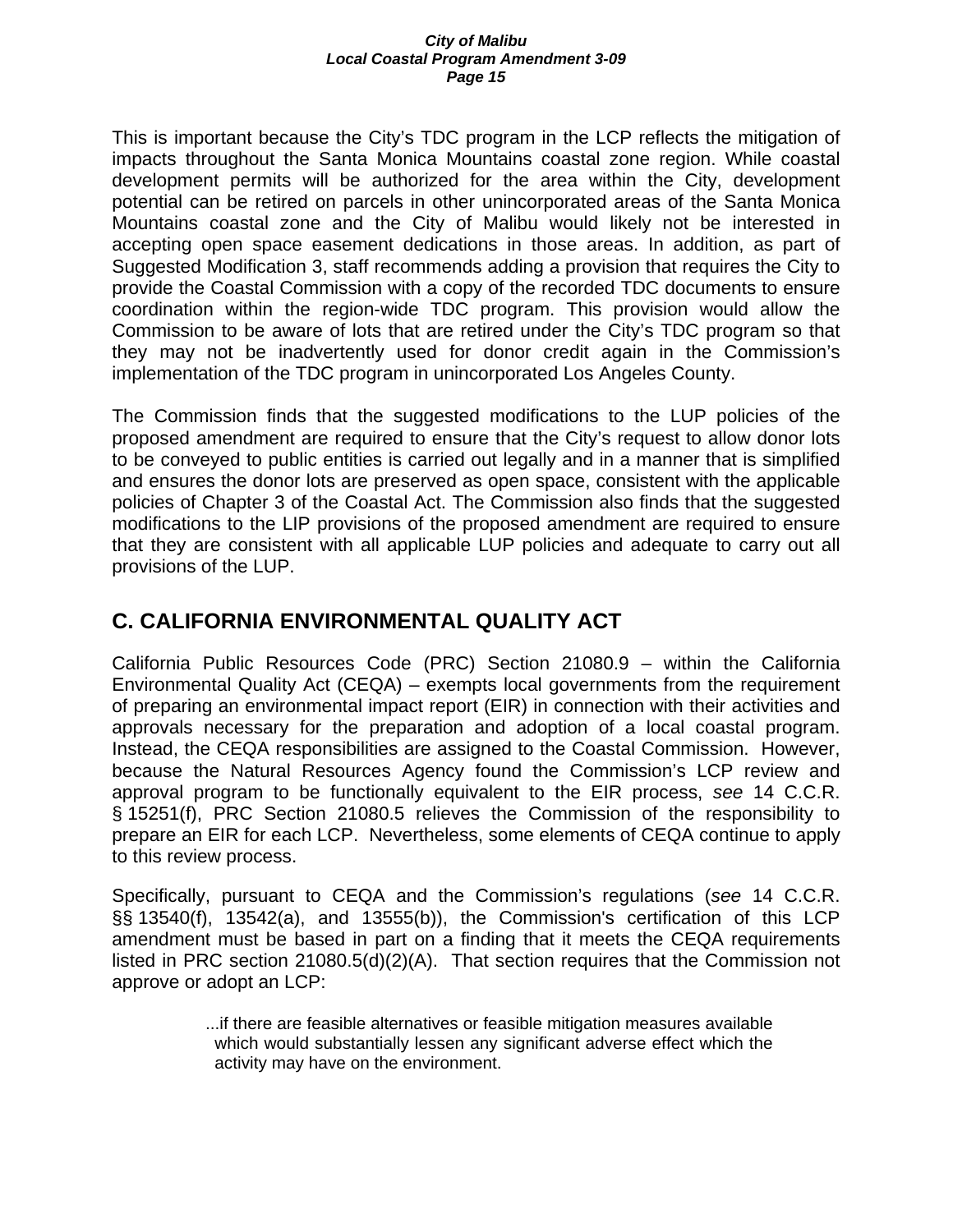The Land Use Plan amendment has been found not to be in conformance with the Chapter 3 policies of the Coastal Act regarding cumulative impacts. The Implementation Plan amendment has been found not to be in conformance with, or adequate to carry out, the provisions of the Land Use Plan portion of the certified LCP. To resolve the concerns identified, suggested modifications have been made to the proposed amendment. Without incorporation of the suggested modifications, the Land Use Plan amendment as submitted, is not adequate to carry out and is not in conformity with the Chapter 3 policies of the Coastal Act. Without incorporation of the suggested modifications, the Implementation Plan amendment as submitted, is not adequate to carry out and is not in conformity with the Land Use Plan. The suggested modifications minimize or mitigate any potentially significant environmental impacts of the LCP amendment. As modified, the Commission finds that approval of the LCP amendment will not result in significant adverse environmental impacts within the meaning of the California Environmental Quality Act.

The Commission finds that for the reasons discussed in this report, if the LCP amendment is modified as suggested, there are no additional feasible alternatives or feasible mitigation measures available that could substantially reduce any adverse environmental impacts. The Commission further finds that the proposed LCP amendment, if modified as suggested, is consistent with Section 21080.5(d)(2)(A) of the Public Resources Code.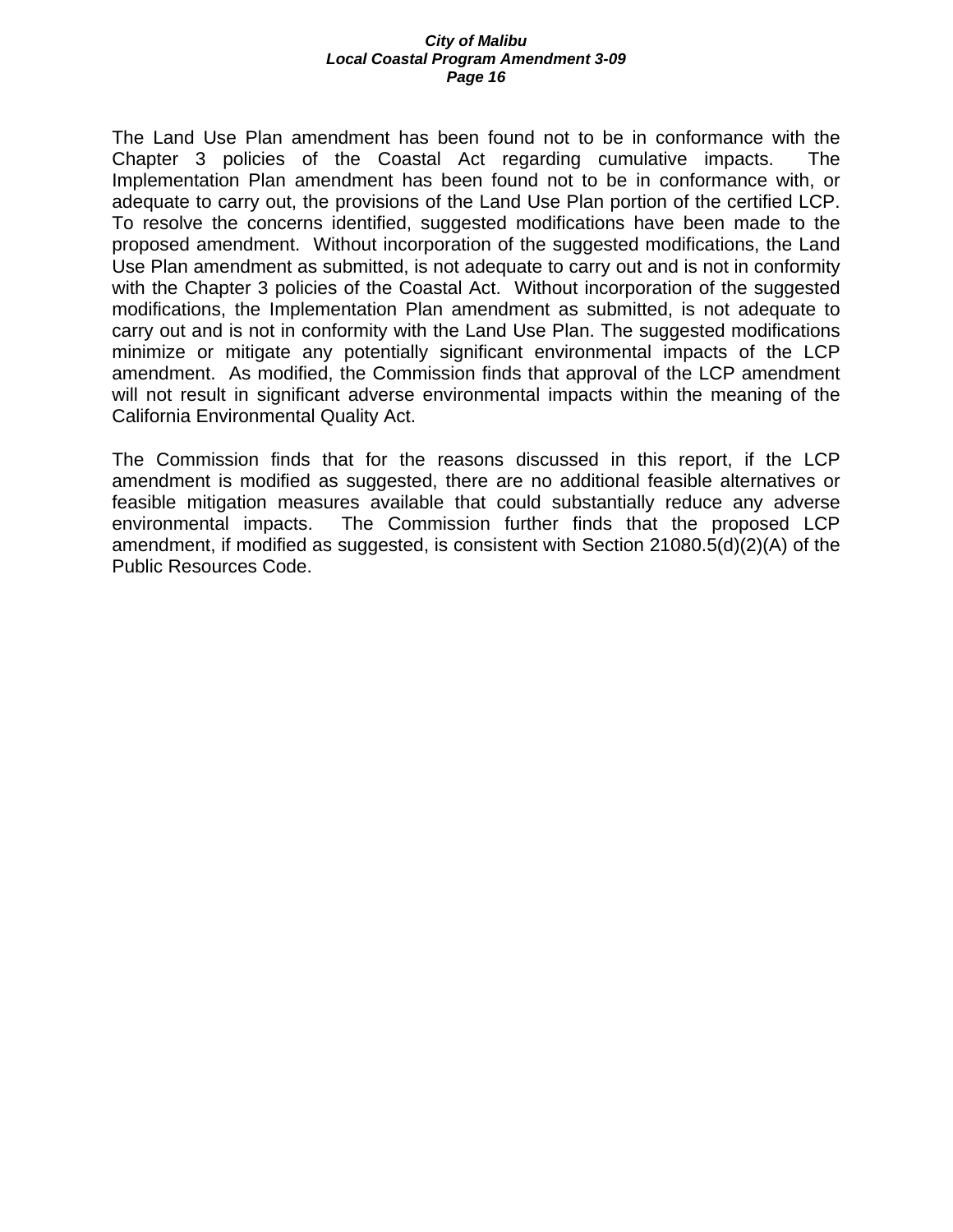# **PROPOSED**

# **MALIBU LOCAL COASTAL PROGRAM AMENDMENT NO. 09-002**

# **September 14, 2009**

The existing language in the certified LCP is shown in straight type. The language proposed by the City of Malibu in this amendment to be deleted is shown in strikethrough. The language proposed by the City of Malibu in this amendment to be inserted is shown underlined.

#### $\mathbf 1$ Land Use Plan

#### $1.1$ Amend LUP Chapter 5 (New Development) LUP Policy 5.29 to read as follows:

5.29 Any coastal development permit for a parcel map, tract map, or certificate of compliance (pursuant to Policy 5.42 or 5.43) that would result in the creation of additional lots or for a multifamily use resulting in the development of more than one unit per existing lot in the project site, excluding affordable housing units, shall be conditioned upon the retirement of development credits prior to issuance of the permit. The development potential of the qualifying parcel(s) shall be retired through the recordation of an offer to dedicate an open space easement and the merging or recombination of the retired parcel(s) with a contiguous parcel where the development potential is not retired, or evidence that ownership of the donor lot has been transferred to a public entity.

#### $1.2$ Amend LUP Chapter 5 (New Development) LUP Policies 5.30 to read as follows:

5.30 The City shall coordinate with the County of Los Angeles to ensure that lots retired through the TDC program are restricted, merged or transferred to a public entity, and that such actions are accurately reflected in the records of the County Tax Assessor.

#### $2.$ **Local Implementation Plan**

#### $2.1$ Amend LIP Chapter 7 (Transfer Development Credits) Section 7.8.3 to read as follows:

### 7.8.3 Donor Credits Implemented

A. The right to a TDC credit shall be granted by the Planning Manager's determination that the TDC conditions of development on a coastal development permit have been met prior to the issuance of the permit by submittal of all of the following:

1. Evidence of the purchase of development rights on a donor site and recordation of a dedication to the City of Malibu of a permanent, irrevocable open space easement in favor of the City on the retired lot(s) that conveys an interest in the lot(s) that insures that the future development on the lot(s) is prohibited and that restrictions can be enforced, the text of which has been approved pursuant to procedures in Section 13.19 of the Malibu LIP (recorded legal documents); and

| Exhibit 1             |  |  |  |  |
|-----------------------|--|--|--|--|
| Malibu LCPA 3-09      |  |  |  |  |
| <b>City of Malibu</b> |  |  |  |  |
| <b>Proposed LCP</b>   |  |  |  |  |
| <b>Amendment Text</b> |  |  |  |  |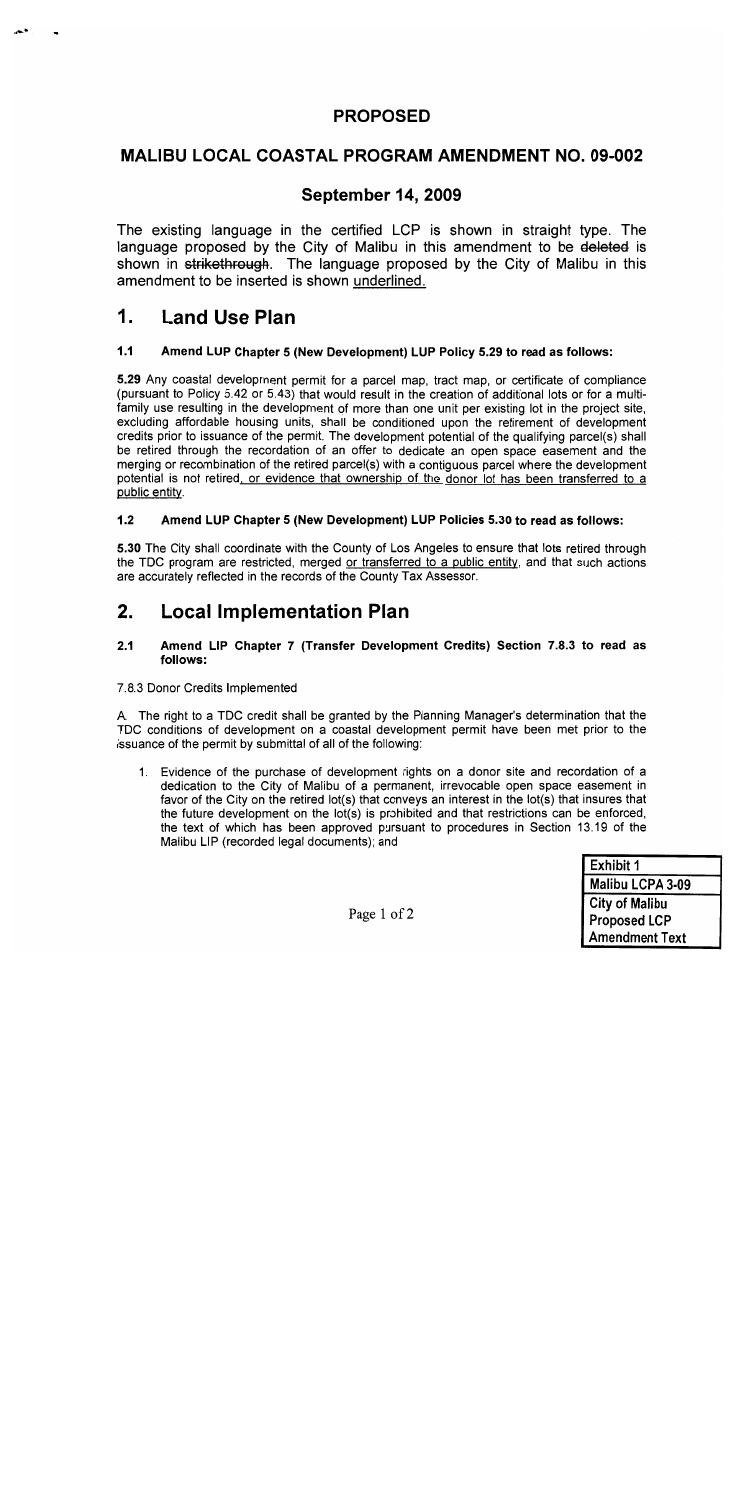LCPA 09-002 September 14, 2009

- 2. Evidence of a voluntary merger or of a recorded deed restriction reflecting that the retired lots used to generate the credit(s) are combined with one or more adjacent, unrestricted lot(s) through a process outlined in section 7.8.4 of the Malibu LIP, or evidence that ownership of the donor lot has been transferred to a public entity; and
- 3. Evidence that recorded documents have been reflected in the Los Angeles County Tax Assessor Records.
- B. Recordation of said easement on the donor site shall be permanent.

### 2.2 Amend LIP Chapter 7 (Transfer Development Credits) Section 7.8.4 to read as follows:

Section 7.8.4 Combining of Donor Lots

A. Upon recordation of an easement pursuant to 7.8.3 of the Malibu LIP, a retired parcel that has qualified for TDC credits shall be combined with an adjacent already developed lot(s) buildable lot(s) unless ownership has been transferred to a public entity. The donor site and adjacent parcel(s) shall be recombined and unified, and shall henceforth be considered and treated as a single parcel of land for all purposes with respect to the lands included therein, including but not limited to sale, conveyance, development, taxation or encumbrance.

B. The single parcel created herein shall not be divided or otherwise alienated from the combined and unified parcel.

- C. A deed restriction shall be recorded reflecting restrictions of this section.
- D. The combining of lots shall occur through one of the following mechanisms:
	- 1. Voluntary merger of lots pursuant to the Subdivision Ordinance Chapter 15 of the Malibu LIP:
	- 2. Recorded Declaration of Restrictions.

E. The City shall notify the Los Angeles County Assessor of either the voluntary merger or that there is no development potential on the restricted parcel and request that the Assessor modify the assessed value of the lots.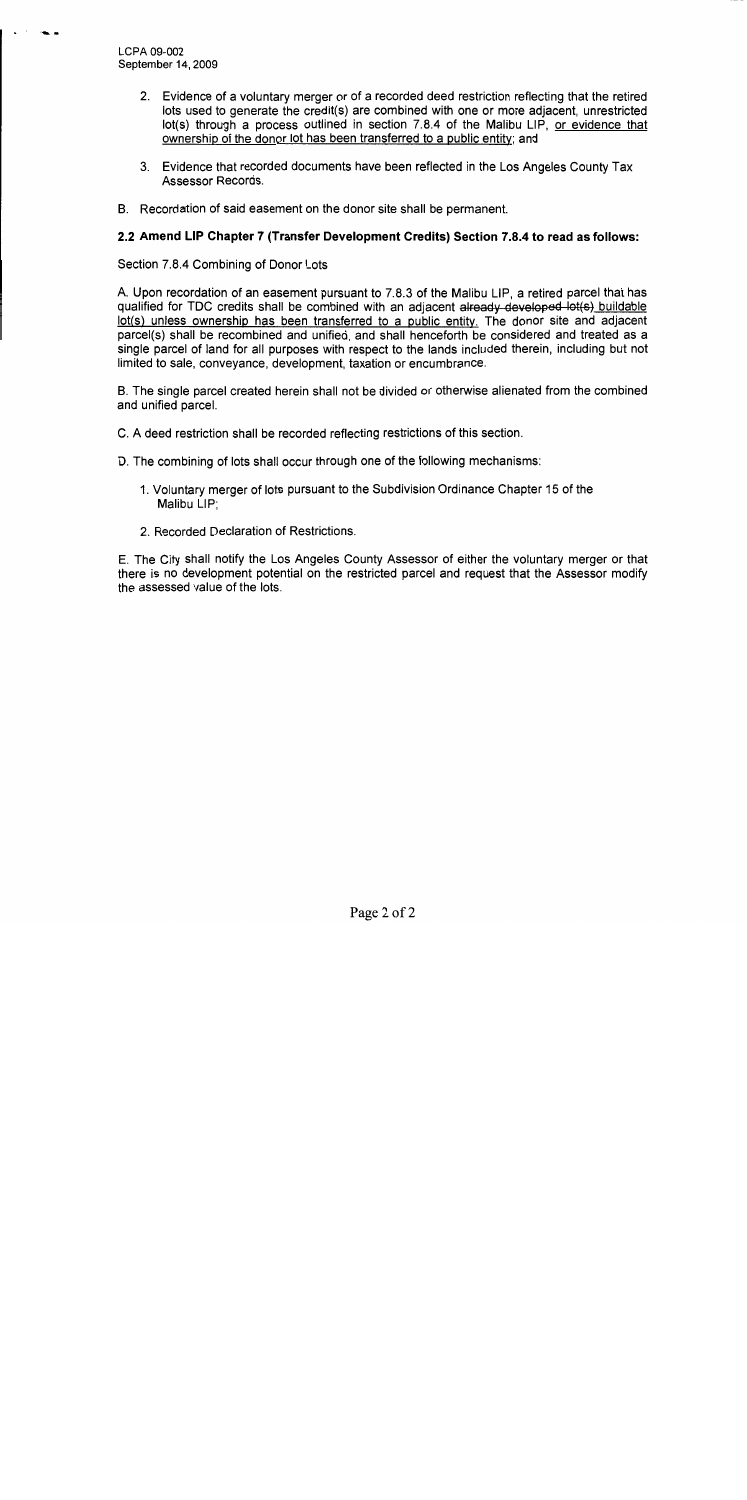Planning

#### **RESOLUTION NO. 09-49**

A RESOLUTION OF THE CITY COUNCIL OF THE CITY OF MALIBU APPROVING LOCAL COASTAL PROGRAM AMENDMENT NO. 09-002 TO AMEND LAND USE PLAN CHAPTER 5 (NEW DEVELOPMENT) TO ALLOW OWNERSHIP OF TRANSFER DEVELOPMENT CREDIT PARCELS TO BE TRANSFERRED TO A PUBLIC ENTITY WILLING TO ACCEPT TITLE TO THE PARCEL; AND CHANGE THE WORDING FROM "ADJACENT ALREADY DEVELOPED LOT(S)" TO "ADJACENT BUILDABLE LOT(S)"

THE CITY COUNCIL OF THE CITY OF MALIBU DOES HEREBY FIND. ORDER AND **RESOLVE AS FOLLOWS:** 

Section 1. Recitals.

On March 23, 2009, the City Council initiated Local Coastal Program  $A<sub>1</sub>$ Amendment (LCPA) No. 09-002 and directed staff to present the amendments to the Planning Commission.

 $\mathbf{B}$ . On April 30, 2009, a Notice of Availability for Local Coastal Program Documents was published in a newspaper of general circulation within the City of Malibu and was mailed to all interested parties; regional, state and federal agencies affected by the amendments; local libraries and media; and the California Coastal Commission.

On May 7, 2009, a Notice of Planning Commission Public Hearing was published  $C_{\cdot}$ in a newspaper of general circulation within the City of Malibu and was mailed to all interested parties; regional, state and federal agencies affected by the amendments; local libraries and media; and the California Coastal Commission indicating that the Planning Commission would hold a public hearing on May 19, 2009 to consider amendments to the Local Coastal Program  $(LCP)$ .

On May 19, 2009, the Planning Commission held a duly noticed public hearing D. on LCPA No. 09-002, reviewed and considered written reports, public testimony, and other information and adopted Planning Commission Resolution No. 09-33 recommending that the City Council approve the proposed amendments.

On July 30, 2009, a Notice of City Council Public Hearing was published in a E. newspaper of general circulation within the City of Malibu and was mailed to all interested parties; regional, state and federal agencies affected by the amendments; local libraries and media; the California Coastal Commission indicating that the City Council would hold a public hearing on August 10, 2009 to consider amendments to the LCP.

F. On August 10, 2009, the City Council held a duly noticed public hearing on the subject application, reviewed and considered written reports, public testimony, and related information.

> **Exhibit 2** Malibu LCPA 3-09 **City of Malibu** Resolution No. 09-49 **Approving LCP** Amendment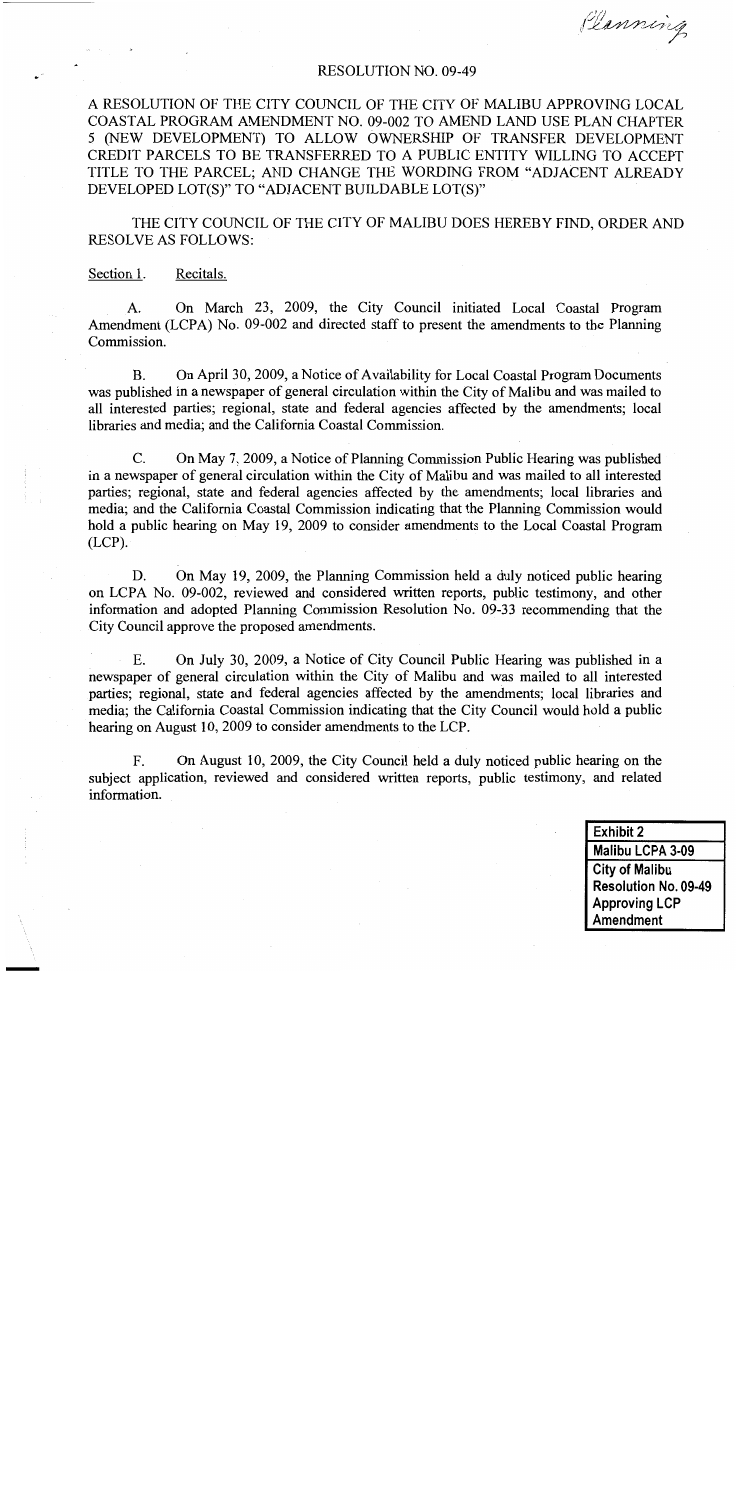#### Section 2. Environmental Review.

Pursuant to the authority and criteria contained in the California Environmental Quality Act (CEOA), the City Council has analyzed the proposal as described above. The City Council has found that the subject amendment does not signify any new or different development. There is no possibility that the proposed Local Coastal Program Amendment may have significant impact on the environment. As such, if not already statutorily exempt, the provisions contained herein are categorically exempt under the common sense rule that CEQA only applies where the action may have a significant effect on the environment. See 14 Cal. Code Regs.  $\S$  15061(b)(3).

#### Local Coastal Program Amendment No. 09-002. Section 3.

Local Coastal Program Amendment No. 09-002 includes amendments to the certified LCP Land Use Plan and corollary amendments to the LIP. Corollary amendments to the LIP are identified in City Council Ordinance 340. Amendments to the LUP are as follows:

Amend LUP Chapter 5 (New Development) LUP Policies 5.29 and 5.30 to read as follows:

Any coastal development permit for a parcel map, tract map, or certificate of 5.29 compliance (pursuant to Policy 5.42 or 5.43) that would result in the creation of additional lots or for a multi-family use resulting in the development of more than one unit per existing lot in the project site, excluding affordable housing units, shall be conditioned upon the retirement of development credits prior to issuance of the permit. The development potential of the qualifying parcel(s) shall be retired through the recordation of an offer to dedicate an open space easement and the merging or recombination of the retired parcel(s) with a contiguous parcel where the development potential is not retired, or evidence that ownership of the donor lot has been transferred to a public entity.

5.30 The City shall coordinate with the County of Los Angeles to ensure that lots retired through the TDC program are restricted, merged or transferred to a public entity, and that such actions are accurately reflected in the records of the County Tax Assessor.

#### Local Coastal Program Amendment Findings. Section 5.

Based on the evidence in the whole record, the City Council hereby finds that the proposed amendments meets the requirements of, and is in conformance with the policies and requirements of Chapter 3 of the California Coastal Act. The amendments to the Local Coastal Program meet the requirements of, and is in conformance with the goals, objectives and purposes of the LCP as identified in said document.

#### Approval of Amendments to the Certified Local Coastal Program Land Use Plan. Section 6.

Subject to the contingency set forth in Section 8, the City Council hereby adopts that portion of Local Coastal Program Amendment No. 09-002 amending the Land Use Plan.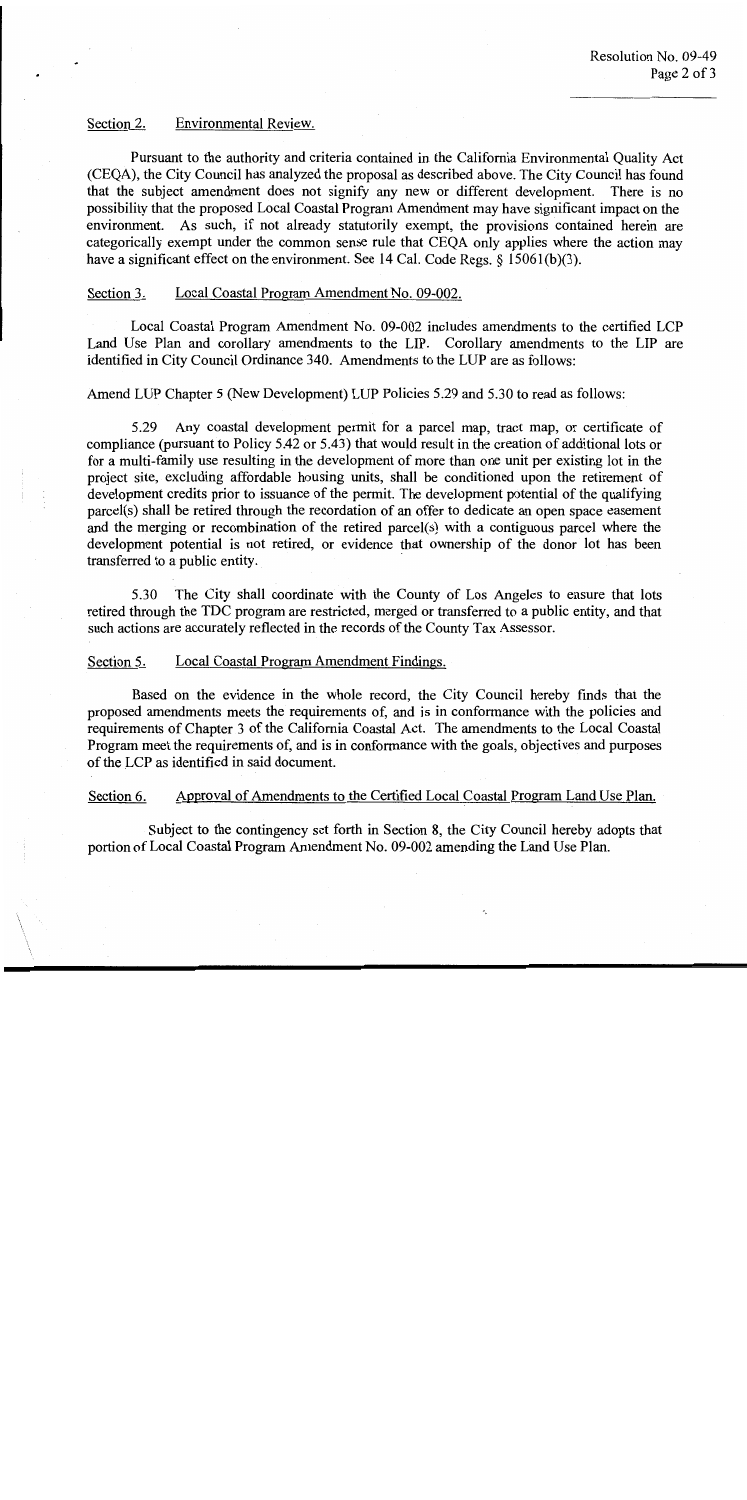Section 7. Submittal to California Coastal Commission.

The City Council hereby directs staff to submit LCPA No. 09-002 to the California Coastal Commission for certification, in conformance with the submittal requirements specified in California Code of Regulation, Title 14, Division 5.5., Chapter 8, Subchapter 2, Article 7 and Chapter 6, Article 2 and Code of Regulations Section 13551, et. seq.

Section 8. Effectiveness.

The LCP amendment approved in this resolution shall become effective only upon certification by the California Coastal Commission of this amendment to the LCP.

Section 9. Certification.

The City Clerk shall certify the adoption of this Resolution.

PASSED, APPROVED AND ADOPTED this 10th day of August 2009.

ANDY STERN/Mayor

ATTEST:

LISA POPE, City Clerk (seal)

| APPROVED AS TO FORM: |         |  |  |                              |  |
|----------------------|---------|--|--|------------------------------|--|
|                      |         |  |  |                              |  |
|                      | $44\pi$ |  |  |                              |  |
|                      |         |  |  | CHRISTI HOGIN, City Attorney |  |

I CERTIFY THAT THE FOREGOING RESOLUTION NO. 09-49 was passed and adopted by the City Council of the City of Malibu at the regular meeting thereof held on the  $10<sup>th</sup>$  day of August, 2009, by the following vote:

| AYES:                 |      | Councilmembers: | Conley Ulich, Sibert, Wagner, Stern |
|-----------------------|------|-----------------|-------------------------------------|
| NOES:                 | 0    |                 |                                     |
| ABSTAIN:              |      |                 |                                     |
| ABSENT:               |      | Councilmember:  | Barovsky                            |
|                       |      |                 |                                     |
| LISA POPE, City Clerk |      |                 |                                     |
|                       | seal |                 |                                     |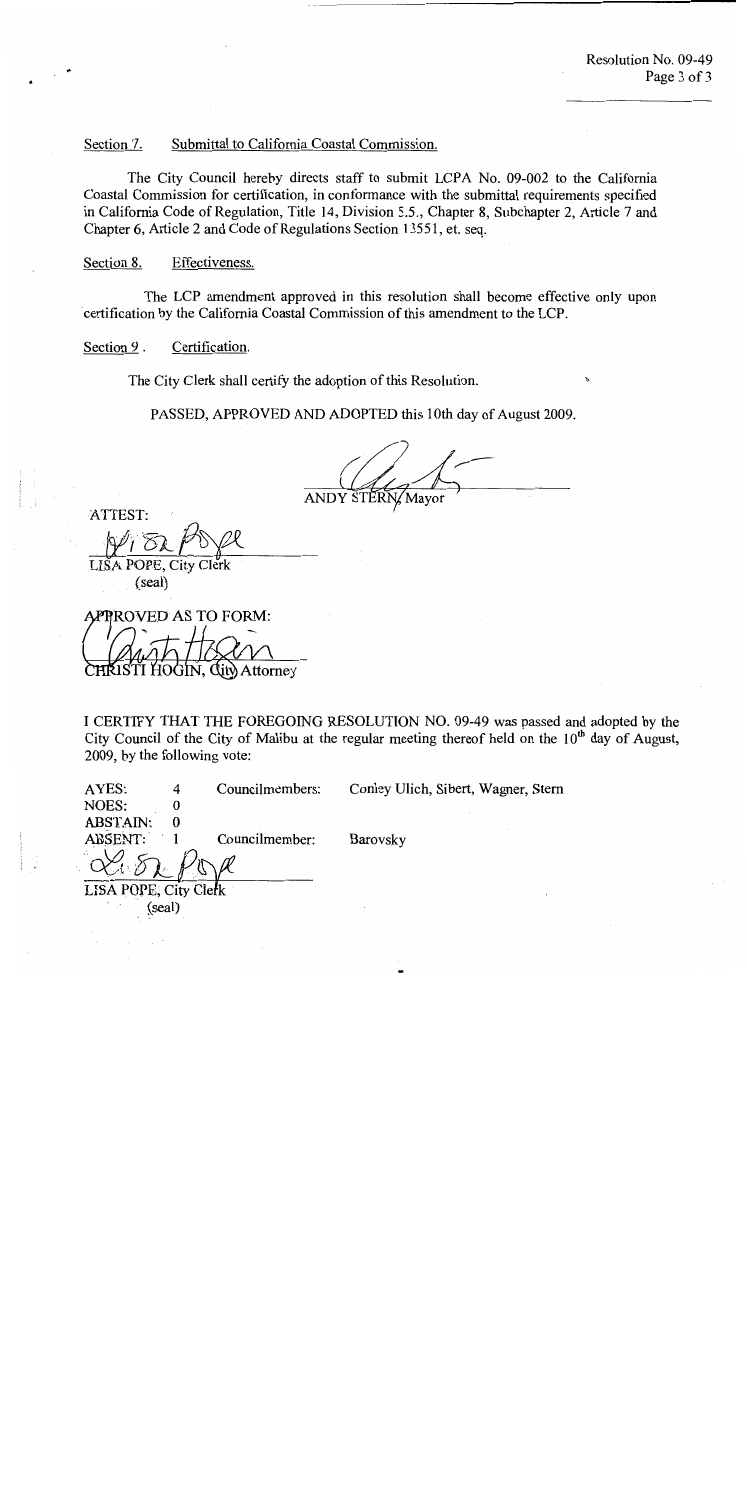#### **ORDINANCE NO. 340**

AN ORDINANCE OF THE CITY COUNCIL OF THE CITY OF MALIBU ADOPTING LOCAL COASTAL PROGRAM AMENDMENT NO. 09-002 AMENDING LOCAL IMPLEMENTATION PLAN (LIP) CHAPTER SEVEN TO ALLOW OWNERSHIP OF TRANSFER DEVELOPMENT CREDIT PARCELS TO BE TRANSFERRED TO A PUBLIC ENTITY WILLING TO ACCEPT TITLE TO THE PARCEL; AND CHANGE THE WORDING FROM "ADJACENT ALREADY DEVELOPED LOT(S)" TO "ADJACENT BUILDABLE LOT(S)"

### THE CITY COUNCIL OF THE CITY OF MALIBU DOES ORDAIN AS FOLLOWS:

#### Section 1. Recitals.

The history of Local Coastal Program Amendment (LCPA) No. 09-002 is set forth in the recitals of Resolution No. 09-49, in which the City Council approved corollary amendments to the Local Coastal Program (LCP) Land Use Plan.

#### Environmental Review. Section 2.

Pursuant to the authority and criteria contained in the California Environmental Quality Act (CEOA), the City Council has analyzed the proposal as described above. The City Council has found that the subject amendment does not signify any new or different development. There is no possibility that the proposed Local Coastal Program Amendment may have significant impact on the environment. As such, if not already statutorily exempt, the provisions contained herein are categorically exempt under the common sense rule that CEOA only applies where the action may have a significant effect on the environment. See 14 Cal. Code Regs.  $\S$  15061(b)(3).

#### Local Coastal Program Amendment No. 09-002. Section 3.

LCPA No. 09-002 includes amendments to the certified LCP Local Implementation Plan and corollary amendments to the Land Use Plan. Corollary amendments to the LUP are identified in City Council Resolution No. 09-49. Amendments to the LIP are as follows:

Amend LIP Chapter 7 (Transfer Development Credits) Section 7.8.3 to read as  $A_{\cdot}$ follows:

### 7.8.3 Donor Credits Implemented

- A. The right to a TDC credit shall be granted by the Planning Manager's determination that the TDC conditions of development on a coastal development permit have been met prior to the issuance of the permit by submittal of all of the following:
	- 1. Evidence of the purchase of development rights on a donor site and recordation of a dedication to the City of Malibu of a permanent, irrevocable open space easement in favor of the City on the retired  $lot(s)$  that conveys an interest in the  $lot(s)$ Exhibit 3 the future development on the lot(s) is prohibited and that restrictions of the text of which has been approved pursuant to procedures in Section **City of Malibu** Malibu LIP (recorded legal documents); and

Malibu LCPA 3-09 Ordinance No. 340 **Approving LCP Amendment**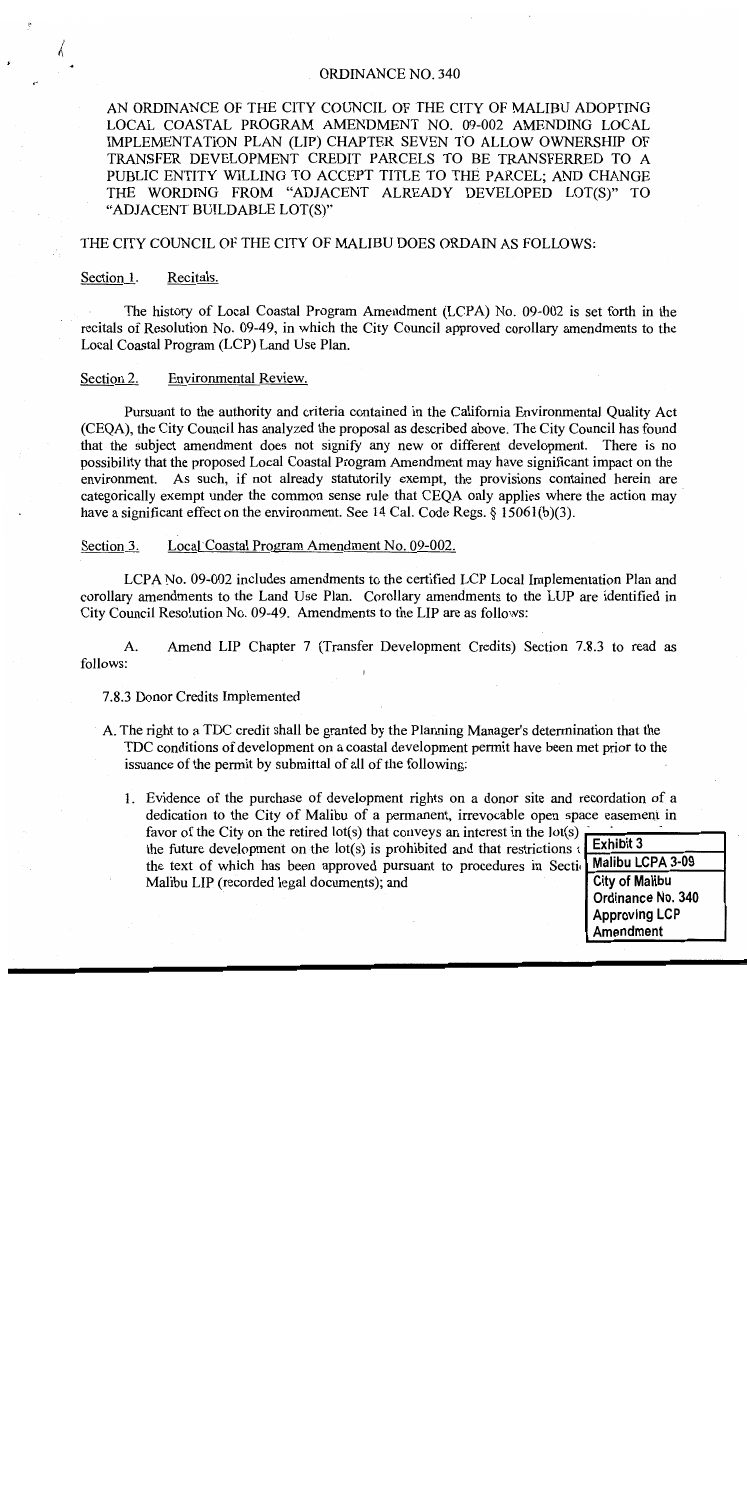- 2. Evidence of a voluntary merger or of a recorded deed restriction reflecting that the retired lots used to generate the credit(s) are combined with one or more adjacent, unrestricted lot(s) through a process outlined in section 7.8.4 of the Malibu LIP, or evidence that ownership of the donor lot has been transferred to a public entity; and
- $3<sub>1</sub>$ Evidence that recorded documents have been reflected in the Los Angeles County Tax Assessor Records.

Amend LIP Chapter 7 (Transfer Development Credits) Section 7.8.4 to read as **B.** follows:

A. Upon recordation of an easement pursuant to 7.8.3 of the Malibu LIP, a retired parcel that has qualified for TDC credits shall be combined with an adjacent buildable lot(s) unless ownership has been transferred to a public entity. The donor site and adjacent parcel(s) shall be recombined and unified, and shall henceforth be considered and treated as a single parcel of land for all purposes with respect to the lands included therein, including but not limited to sale, conveyance, development, taxation or encumbrance.

B. The single parcel created herein shall not be divided or otherwise alienated from the combined and unified parcel.

C. A deed restriction shall be recorded reflecting restrictions of this section.

D. The combining of lots shall occur through one of the following mechanisms:

1. Voluntary merger of lots pursuant to the Subdivision Ordinance Chapter 15 of the Malibu LIP;

2. Recorded Declaration of Restrictions.

E. The City shall notify the Los Angeles County Assessor of either the voluntary merger or that there is no development potential on the restricted parcel and request that the Assessor modify the assessed value of the lots.

Section 4. Findings.

Based on the evidence in the whole record, the City Council hereby finds that the proposed amendments meets the requirements of, and is in conformance with the policies and requirements of Chapter 3 of the California Coastal Act. The amendments to the Local Coastal Program meet the requirements of, and is in conformance with the goals, objectives and purposes of the LCP as identified in said document.

#### Section 5. Approval

Subject to the contingency set forth in Section 7, the City Council hereby adopts LCPA No. 09-002 amending the LIP Sections  $7.8.3(A)(2)$  and  $7.8.4(A)(B)$ .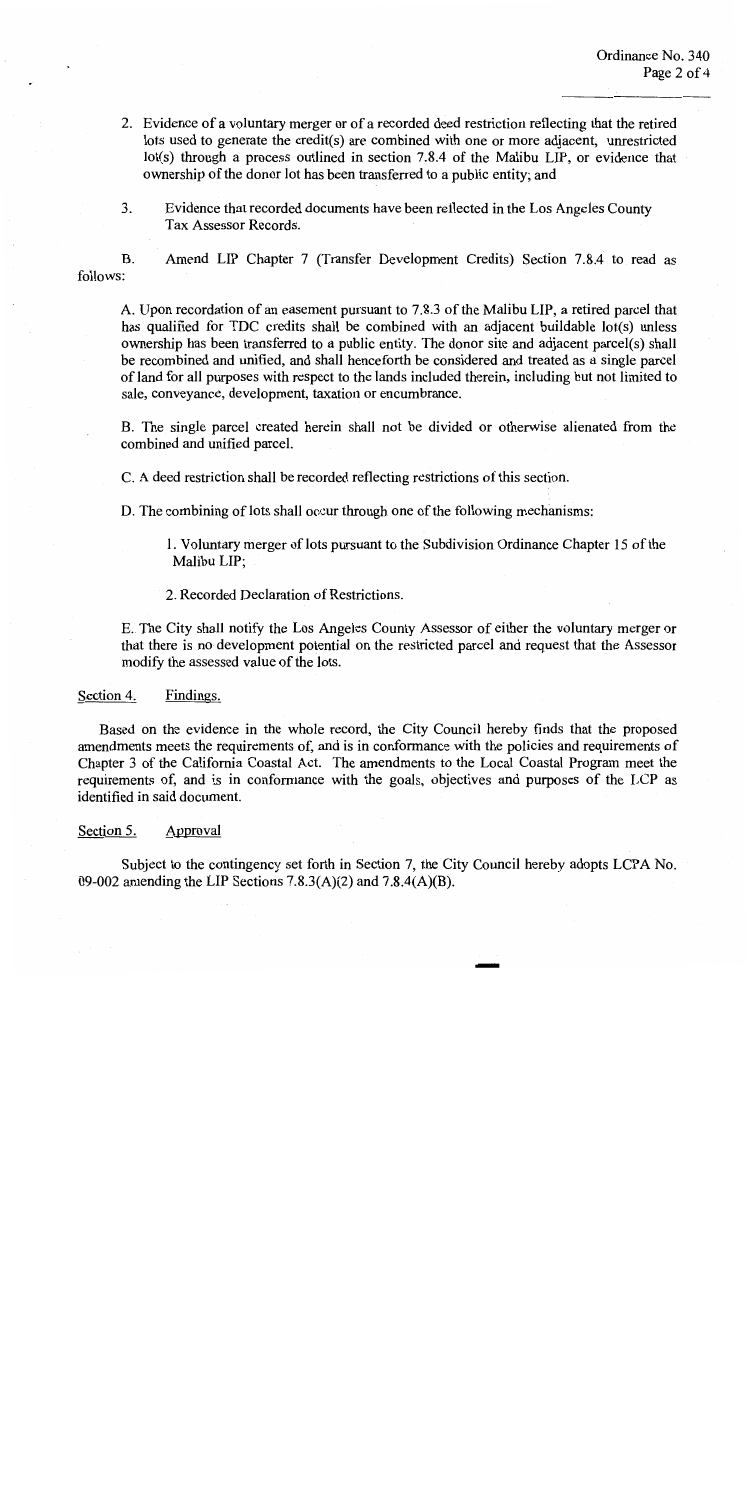Section 6. Submittal to California Coastal Commission.

The City Council hereby directs staff to submit LCPA No. 09-002 to the California Coastal Commission for certification, in conformance with the submittal requirements specified in California Code of Regulation, Title 14, Division 5.5., Chapter 8, Subchapter 2, Article 7 and Chapter 6, Article 2 and Code of Regulations Section 13551, et. seq.

Section 7. Effectiveness.

The LCP amendment approved in this ordinance shall become effective only upon certification by the California Coastal Commission.

Section 8. Certification.

The City Clerk shall certify the adoption of this Ordinance.

PASSED, APPROVED AND ADOPTED this 14<sup>th</sup> day of September, 2009.

ATTEST:

my St **ANDY STERN, Mayor** 

Clerk

City (seal)

**\PPROVED AS TO FORM:** CHRISTI HOGIN,